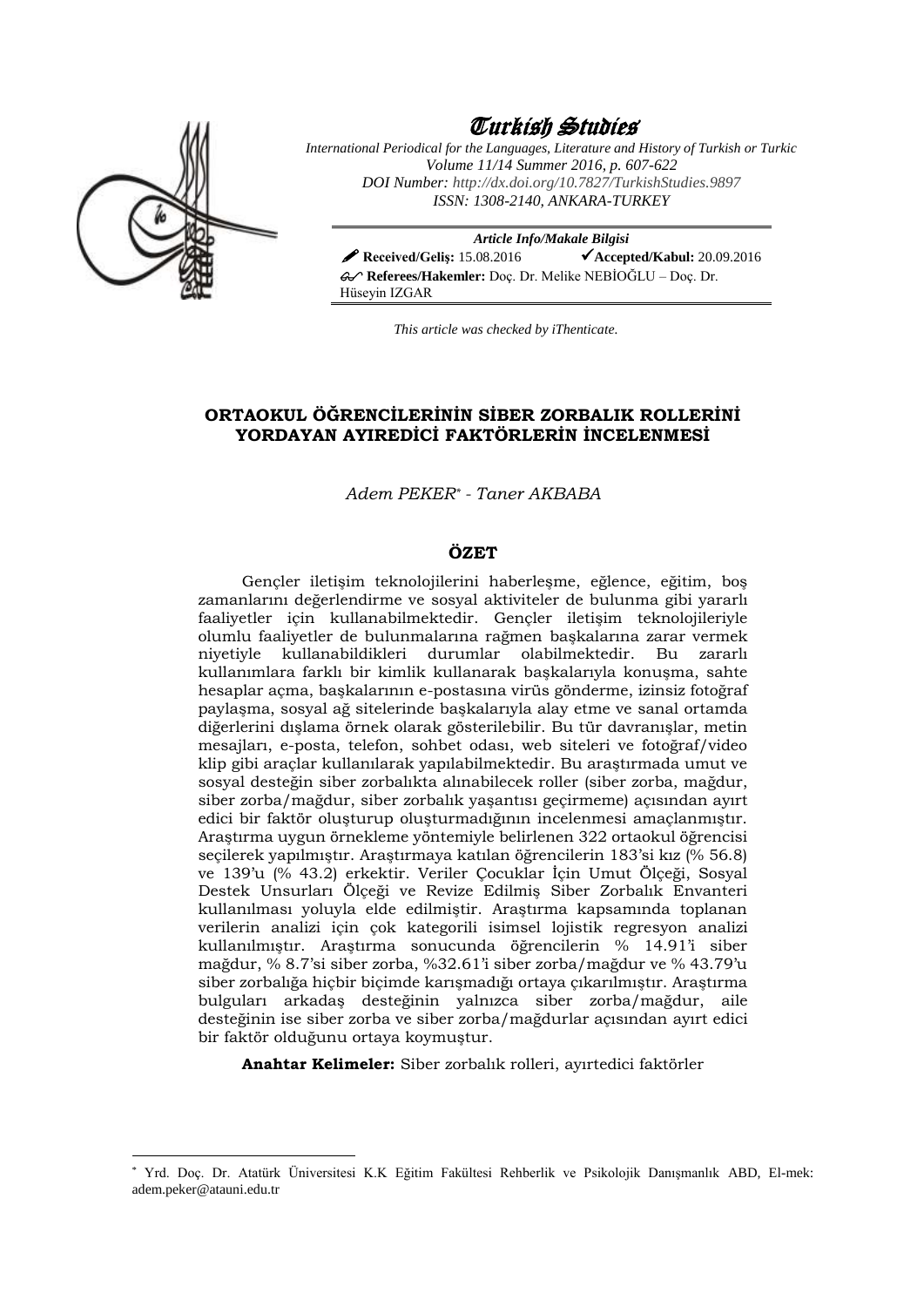### **EXAMINATION OF DISCRIMINATIVE FACTORS PREDICTING SECONDARY SCHOOL STUDENTS' CYBER BULLYING ROLES**

### **ABSTRACT**

This study is a relational type because it examines relationships between secondary school students' hope, social support and cyber bullying roles.The study group is composed of 322 students studying at three general and one religious secondary school in the Aziziye central district of Erzurum. 30,4% of the participant students (n=98) were the 7th grade, 69.6% of them (n=224) were the 8th grade students. 56.8% of the participant students ( $n=183$ ) were female and 43.2% of them ( $n=139$ ) were male.For the analysis of the data in the study, the children's hope scale, the friend and family support constituting two sub-dimensions of the social relationship element scale and the multi-nominal logistic regression analysis were used to test the power of discrimination between cyber bully, victim and bully/victims and individuals having never been involved in cyber bullying. In the multi-nominal logistic regression analysis, hope, friend and family support were taken as the independent variables. In the analysis, as dependent variables were used the cyber bullying statuses (cyber bully, cyber victim, cyber bully/victim, never being involved in cyber bullying). When making analyses, the SPSS 22.00 program was used. The main aim of the study is to examine if hope and friend and family support constituting sub-dimensions of the social support element scale create a risk factor in terms of roles which may be taken in cyber bullying.

### **STRUCTURED ABSTRACT**

Youth entertainment communication technologies, despite their beneficial activities such as training and do other social activities can also use it with the intent to harm others. The harmful using talk with others a different identity, fake accounts opening, sending the virus to other people's e-mail, photo sharing unauthorized, teasing with others on social networking sites and shown as an example of exclusion. Such behavior, text messages, e-mail, phone, chat rooms, web sites and photo / video clips can be done using tools like. In this study, it was aimed to examine if hope and social support create a risk factor in terms of roles which can be taken in cyber bullying. The cyber bullying roles are composed of cyber bully, victim, bully/victim and individuals never being involved in cyber bullying. The study was carried out with 322 secondary school students. 183 (56.8%) of the participants were female and 139 (43.2%) of them were male. The data was collected using the Children's Hope Scale, the Scale for Social Support Elements and the Revised Cyber Bullying Inventory. The data of the study was tested via using the multinominal logistic regression analysis. In the multi-nominal logistic regression analysis "the cyber-bullying and the cyber-victim groups" were taken as the reference variable. According to the findings of the study, 14.91% of the participants were cyber victims, 8.7% of them were cyber bully, 32.61% were cyber bully/victim and 43.79% were never involved in cyber bullying. In the multi-nominal logistic regression analysis, the

*International Periodical for the Languages, Literature and History of Turkish or Turkic Volume 11/14 Summer 2016*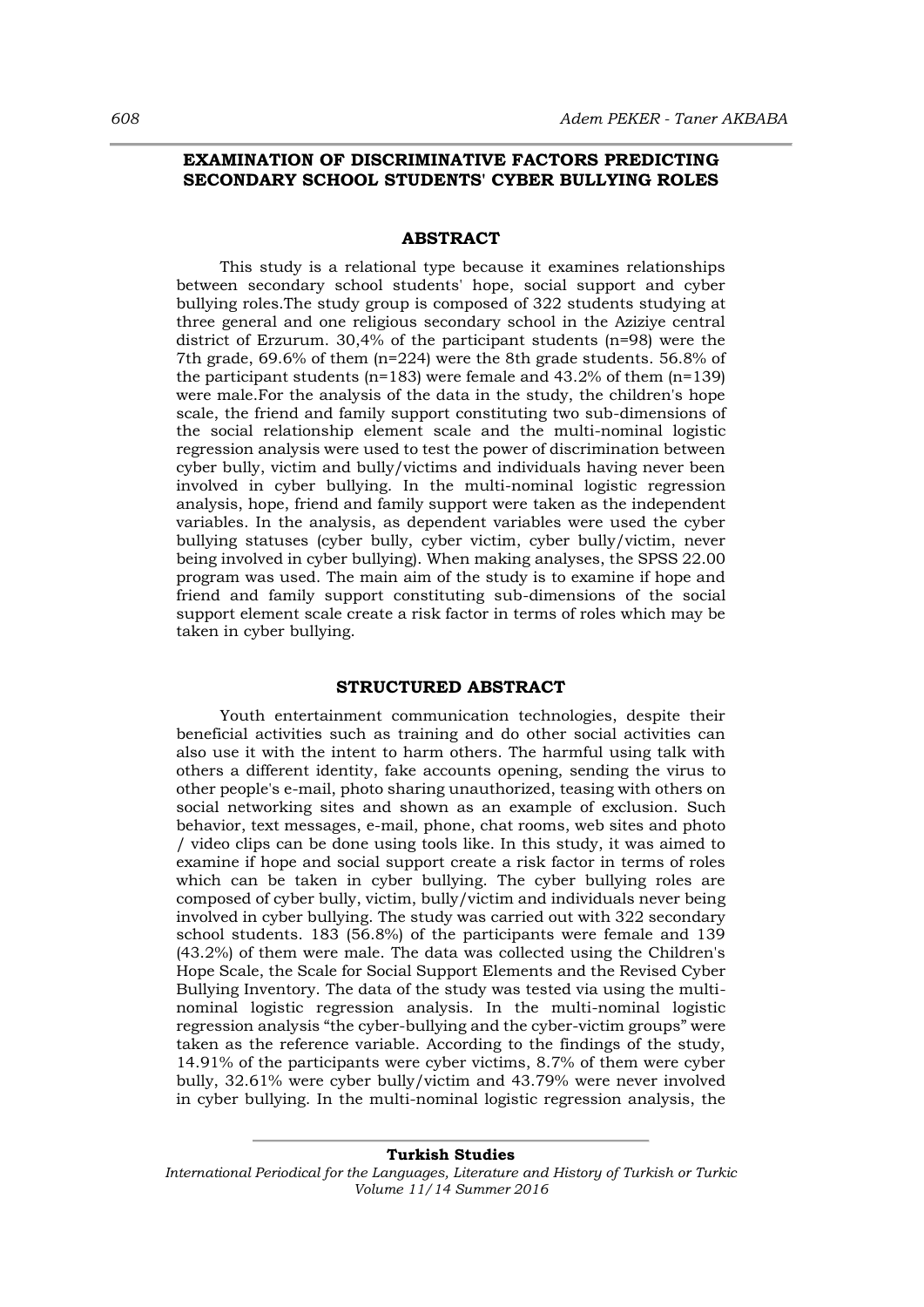independent variables were composed of the dimensions of hope, friend and family support. The research findings indicated that friend support created a risk factor for only cyber bully/victim, but family support created a risk factor for cyber bully and cyber bully/victims.

### **Introduction and the Purpose of the Study**

Cyber bullying means using electronic means such as computer, mobile phone and pocket computer and methods such as e-mail, chat rooms, social network sites, instant messaging, Web sites, video and text messages with the aim of embarrassing, threatening and excluding other individuals (Eroğlu, 2014). Moreover, cyber bullying is also defined as the continuously repeated use of information technologies and communication means by a person or a community with the aim of giving harm to other people and communities (Belsey, 2007).

Today, when children or adolescents' peer relationships are examined, it is observed that interaction and constellation are not lived in the street, in the neighborhood environment as it was observed in the past, but they are lived individually in the virtual environment. And depending on this, it is observed that children and adolescents are trying to seek acceptance by getting into social interaction with peer groups in play groups, chat rooms and various social media groups in the virtual environment.

When trying to seek acceptance in the virtual environment, adolescents may sometimes use information and communication technologies in a way to give harm to others. Therefore, it is considered that determining the discriminative factors of adolescents' statuses in relation to cyber bullying in the virtual environment is necessary for intervention works. This study aims to determine discriminative factors predicting secondary school students' cyber bullying statuses. In this context, it is predicted that study results will contribute to preventive works.

#### **Method**

### **The Study Model**

This study is a relational type because it examines relationships between secondary school students' hope, social support and cyber bullying roles.

#### **The Study Group**

The appropriate sampling method was used to collect data for research. The study group is composed of 322 students studying at three general and one religious secondary school in the Aziziye central district of Erzurum. 30,4% of the participant students (n=98) were the 7th grade, 69.6% of them (n=224) were the 8th grade students. 56.8% of the participant students (n=183) were female and 43.2% of them (n=139) were male.

*International Periodical for the Languages, Literature and History of Turkish or Turkic Volume 11/14 Summer 2016*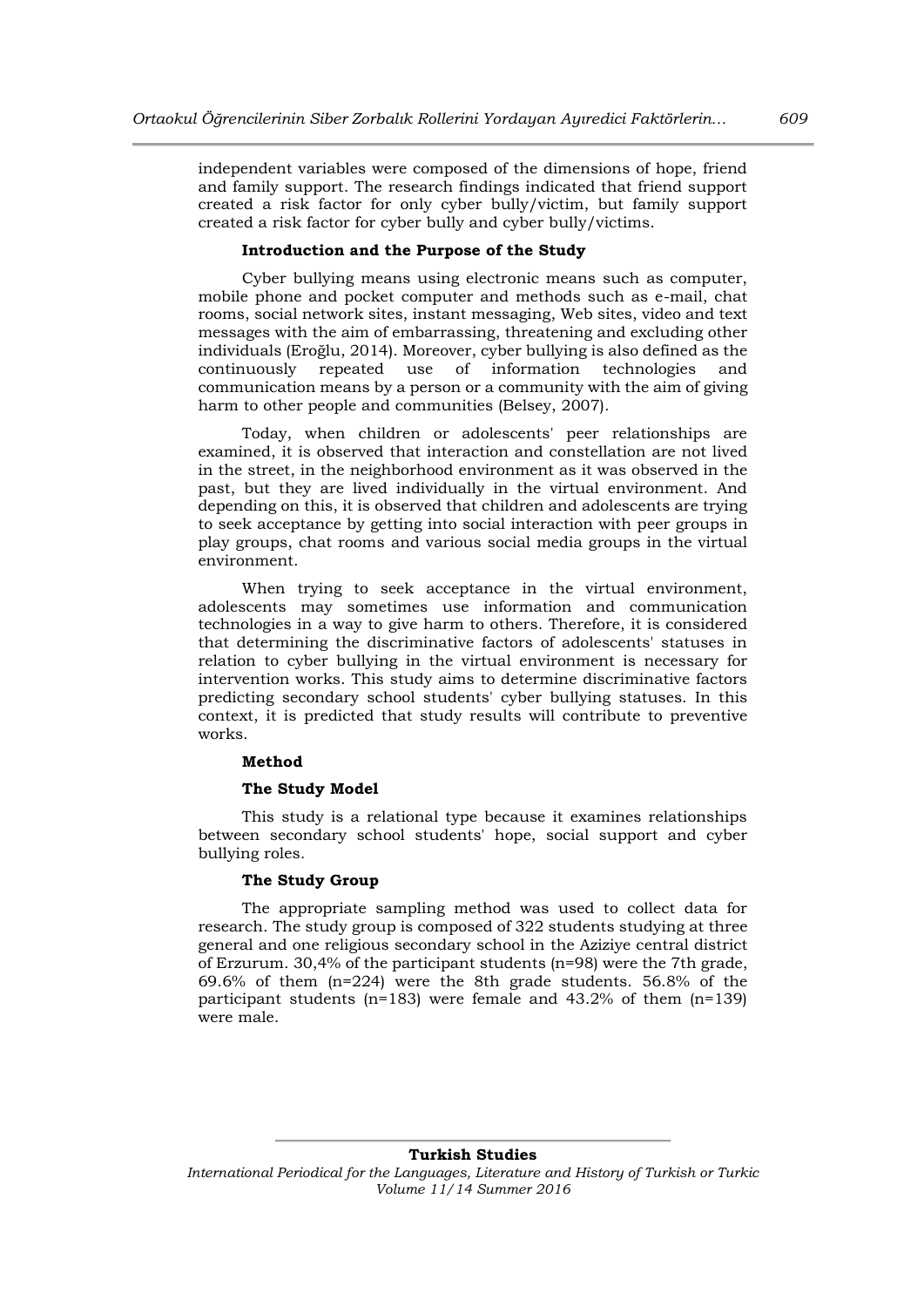### **Data Collection Tools**

# **Revised Cyber Bullying Inventory**

In order to determine the students' cyber bullying statuses, the Revised Cyber Bullying Inventory developed by Topçu and Erdur-Baker (2010) was used. In the inventory, there are two sub-scales, namely cyber bully and cyber victim and 14 items.

### **Children's Hope Scale**

The scale was adapted by Atik and Kemer (2009) into Turkish. The scale was composed of two dimensions, namely ways of reaching goals and motivation for goals and 6 items.

### **Scale for Social Support Elements**

The scale was adapted by Duyan et al., (2013) into Turkish. The scale was composed of two sub-dimensions, namely family support and friend support and a total of 15 items.

#### **Data Analysis**

For the analysis of the data in the study, the children's hope scale, the friend and family support constituting two sub-dimensions of the social relationship element scale and the multi-nominal logistic regression analysis were used to test the power of discrimination between cyber bully, victim and bully/victims and individuals having never been involved in cyber bullying. In the multi-nominal logistic regression analysis, hope, friend and family support were taken as the independent variables. In the analysis, as dependent variables were used the cyber bullying statuses (cyber bully, cyber victim, cyber bully/victim, never being involved in cyber bullying). When making analyses, the SPSS 22.00 program was used.

### **Findings**

As a result of the analysis, it was seen that the model was significant (-2 Log Probability= 721,610; χ*2*=23,70; sd=9, p=.00). The Nagelkerke statistics indicating the relationship between the independent and the dependent variable was calculated as .078. This result points to a relationship of 7.8% between hope, friend and family support and cyber bullying statuses. The probability rate tests used to test the significance of the independent variables revealed that the variables of friend (-2 Log Probability=729, 742, χ2=8,13, sd=3, p=.007) and family support (-2 Log Probability=736,898, x2=15,28, sd=3, p=.00) included in the model were significant. However, the variable of hope (-2 Log Probability=724,667,  $x2=3,05$ , sd=3, p=.38) was not found significant.

As a result of the analysis, it was observed that friend support discriminated between cyber bully/victims; cyber bully, victim and individuals never being involved in cyber bullying. However, family support discriminated between cyber bully and cyber bully/victims; cyber victim and individuals never being involved cyber bullying.

### **Discussion**

The main aim of the study is to examine if hope and friend and family support constituting sub-dimensions of the social support element

*International Periodical for the Languages, Literature and History of Turkish or Turkic Volume 11/14 Summer 2016*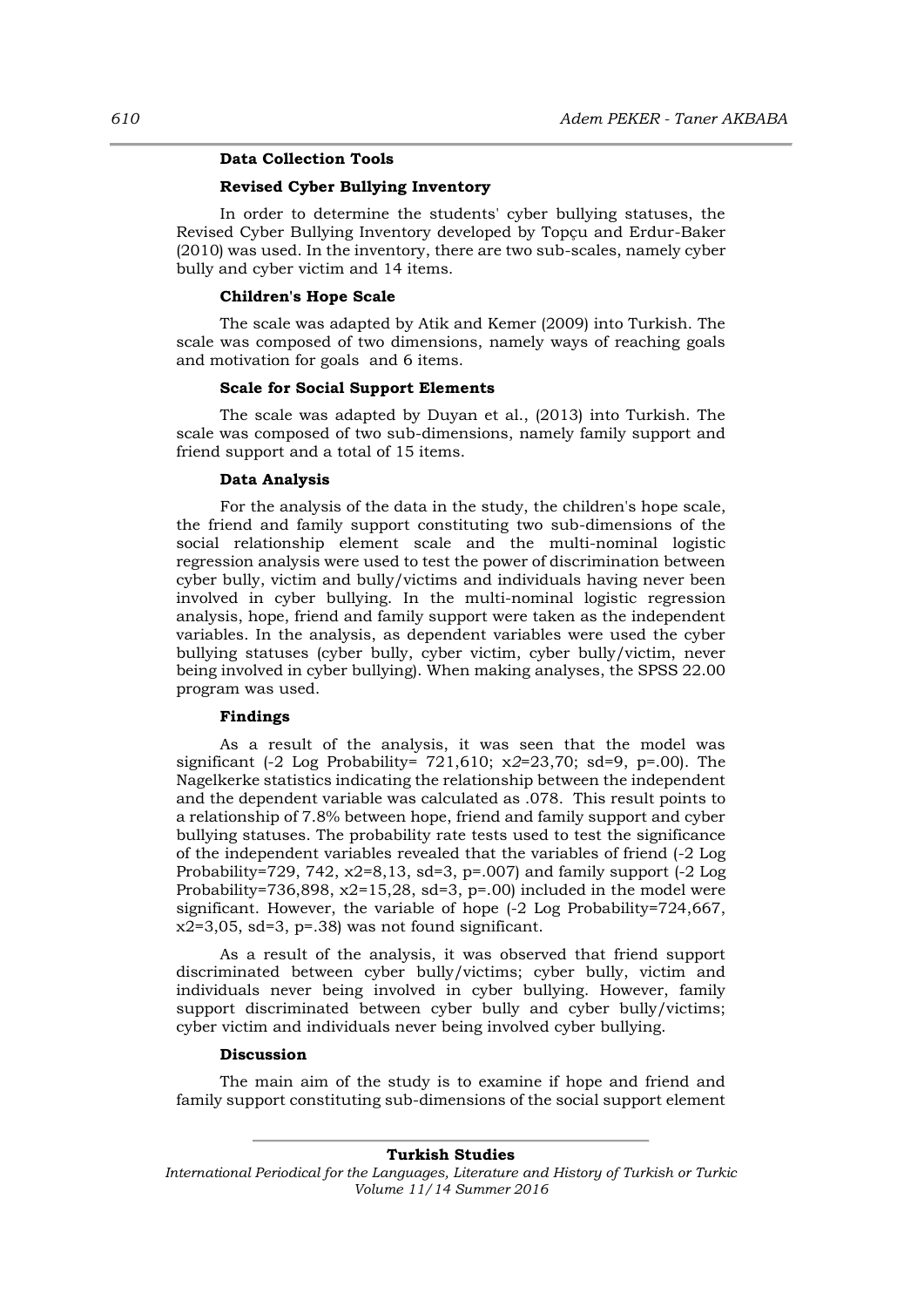scale create a risk factor in terms of roles which may be taken in cyber bullying. Firstly, if the variables were significant or not was examined by making the probability rate test. At the end of this procedure, as a result of determination if the variable of hope (-2 Log Probability=724,667, χ2=3,05, sd=3, p=.38) was significant or not, it was not included in the multi-nominal logistic regression analysis. However, it was seen that social support was significant and included in the multi-nominal logistic regression analysis.

Research results in ıt have shown about 15% victims of cyber, cyber bully of 9%, 33% cyber bully / victims and 44'ün% of students is in no way involved in cyberbullying. In addition, as more men than girls cyber bullies and cyber bully / victims, it concluded that girls have more cyber victimization of the men has been reached. Cyber victimization as the reason for the more bullying incidents to occur in men is not to attempt to take revenge and more inclusive shown in more exposure (Taştekin, 2016). However, by using communication technologies of girls to boys it is stated that behave more ethically (Akbulut, 2011).

As a result of the study, it was found that friend support created a risk factor in terms of only cyber bully/victim. Studies in the literature support this result. Campfield (2008) state that individuals getting angry with their friends, living social and emotional problems, being alone and with low self-esteem, being contented and not contented with friendship relationships, having a few friends are exposed to cyber bullying. Eroğlu and Peker (2011) reached the result that cyber victimization predicts social support perceived by friends in a negative way.

Another result obtained from the study was that decreasing family support carries a risk in terms of being a cyber bully and a cyber bully/victim. This finding is consistent with the results that increasing social support which individuals perceive from their families decreases the possibility of being exposed to cyber bullying (Eroğlu and Peker, 2011) and that with the decrease in social support which adolescents get from their families, their tendency towards cyber bullying increases (Peker and Eroğlu, 2015). This result differs from the one of the study in which Bingöl (2013) found no relationship between cyber bullying and victimization and social support received from the family.

Family perceived cyber stressful for students with a state emblem of social support may be expected to help them cope with bullying behavior. Indeed Topçu (2014) in his study of cyberbullying victims have been identified that family resources they first apply. In this context, the parent support cyber bullying and cyber bully / victim against that behavior can be expressed as a protective factor.

This distinctive roles of research results related to cyberbullying factors in middle school students were determined. In today's digital age, computers, tablets and mobile phones over the internet constantly interact with children, it is a normal way of life for adolescents and young adults.

There are also some limitations in the study as well as the findings. These limitations include the gathering of data on the basis of self-report and shown to be achieved in a single session. Another limitation is

*International Periodical for the Languages, Literature and History of Turkish or Turkic Volume 11/14 Summer 2016*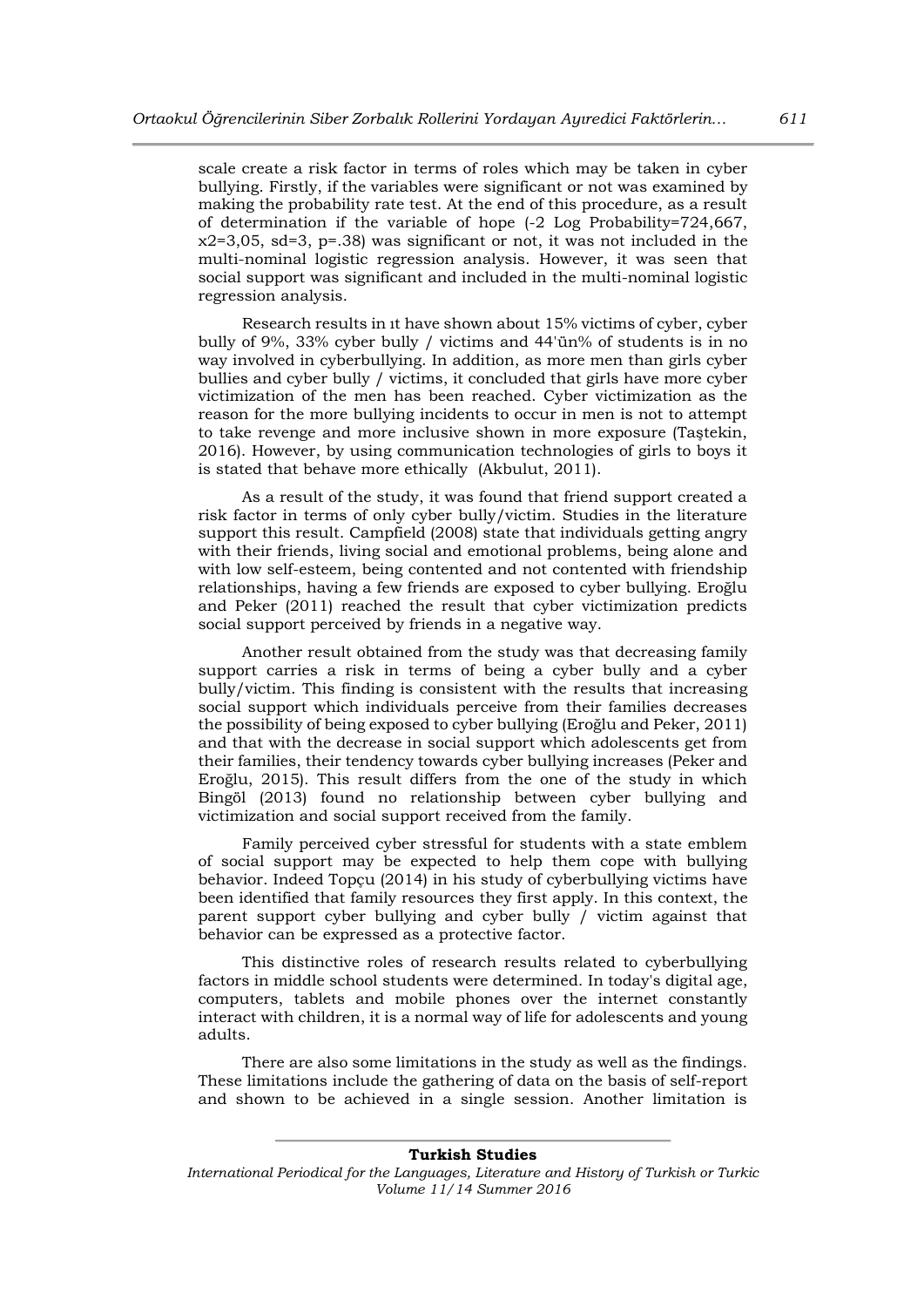conducting research on middle school students. In this regard, it suggested the construction of new studies with different sample groups.

**Keywords:** Cyber bullying roles, discriminative factors

# **Giriş**

Teknolojideki hızlı ilerleme insanoğlunun yaşam tarzını değiştirmiş ve özellikle gençler için bu araçları kullanmak bir ihtiyaç halini almıştır (Özdemir, 2015). Günümüzde bireylerin arkadaşlarıyla olan etkileşim ve iletişiminde teknoloji temelli iletişim araçlarının (akıllı telefon, bilgisayar, tablet vb.) ve bu araçlarda bulunan internet temelli uygulamaların (anlık mesajlaşma uygulamaları, e-posta, sohbet odaları, sosyal paylaşım siteleri vb.) önemi yadsınamayacak düzeye gelmiştir (Taştekin, 2016). Dijital teknolojilerin kullanımı çağımızın kaçınılmaz bir olgusu olmaktadır. Hayatın her alanında; okullarda, evlerde, işyerlerinde, alış veriş merkezlerinde, toplu taşıma araçlarında bilişim araçların kullanılması artık normal bir durum olarak karşılanmaktadır (Temel, 2015). Bu tür teknolojik araçların kullanımı bilhassa gelişmiş ülkelerde gençler arasında neredeyse evrensel bir hal almıştır.

Elektronik cihazlar ve iletişim uygulamalarının hızla gelişmesi son zamanlarda gençlerin sosyalleşme şeklinin de değişmesine yol açmıştır. Sanal arkadaşlıklar kurma ve sosyal ilişkileri sosyal ağ sitelerinde sürdürme bu değişikliğe örnek olarak verilebilir. İçinde bulunduğumuz çağda teknolojinin sürekli gelişim içinde olduğu yadsınamaz bir gerçektir. Teknolojik gelişmelerin gündelik yaşantımız başta olmak üzere pek çok alanda hayatımızı kolaylaştırdığı görülmektedir. Teknolojinin kolaylaştırıcı etkilerinin yanında riskli yanlarının da olduğunu özellikle çocuklar ve ergenler üzerinde yanlış kullanımdan kaynaklanan olumsuz sonuçların olduğu gözlenmektedir. Diğer bir ifade ile bazen gençler bu teknolojilerin gizliliği sağlama avantajından yararlanarak kasıtlı olarak diğerlerine rahatsız etmek veya zarar vermek için kullanabilmektedir. Siber saldırganlık/zorbalık bu tür davranışlara işaret etmek için kullanılmaktadır (Corcoran, McGuckin ve Prentice, 2015).

Siber zorbalık; bilgisayar, cep telefonları ve cep bilgisayarları gibi elektronik araçların eposta, sohbet odaları, sosyal ağ siteleri, anlık mesajlaşma, Web siteleri, video ve metin mesajı gibi yöntemler aracılığıyla diğer bireyleri utandırmak, tehdit etmek ve dışlamak amacıyla kullanılmasıdır (Eroğlu, 2014). Ayrıca siber zorbalık; bilişim teknolojilerinin ve iletişim araçlarının tamamıyla diğer kişilere ve topluluklara zarar vermek amacıyla bir kişi ya da topluluk tarafından sürekli tekrarlanarak kullanılması olarak da tanımlanmaktadır (Belsey, 2007). Genel olarak siber zorbalık, çağın bir gereği olan bilgi iletişim teknolojilerinin kullanılarak bir bireyin başka bir bireyi kasıtlı ve tekrarlı bir biçimde rahatsız etmesi, ona zarar vermesi olarak tanımlanmakta ve tüm dünyada etkili olan bir sorun haline gelmektedir. Siber mağduriyet ise bu duruma maruz kalmayı, bu zarardan etkilenmeyi ifade etmektedir (Özdemir, 2015).

Zarar vermek için gizli çağrı, kimden geldiği belli olmayan zararlı ve virüs içeren elektronik iletiler, tahkir ve tehdit barındıran, bir kişi ya da topluluğu küçük düşürmek için gönderilmiş elektronik iletiler ya da kısa mesajla gönderilen ses, görüntü ya da metin, virüslü elektronik iletiler siber zorbalık tanımları olarak ele alınmaktadır (Arıcak, 2009). Teknoloji alanındaki gelişmeler ile gençler arasındaki yaygın teknoloji kullanımı okullarda sık karşılaşılan zorbaca davranışların gerçekleştirilmesine olanak sağlamış ve böylelikle siber zorbalık durumunun oluşmasına zemin hazırlamıştır (Ayas ve Horzum, 2010).

Siber mağduriyet yaşamamak için çocuk ya da ergen bir sosyal destek ihtiyacı duyabilir. Yıldırım (2006) ergenlerde akademik başarının; içinde bulunulan çevre, eğitim, aile ve arkadaş desteği gibi değişkenlerden olumlu anlamda etkilendiğini ifa etmiştir. Bununla birlikte ulaşılabilirlik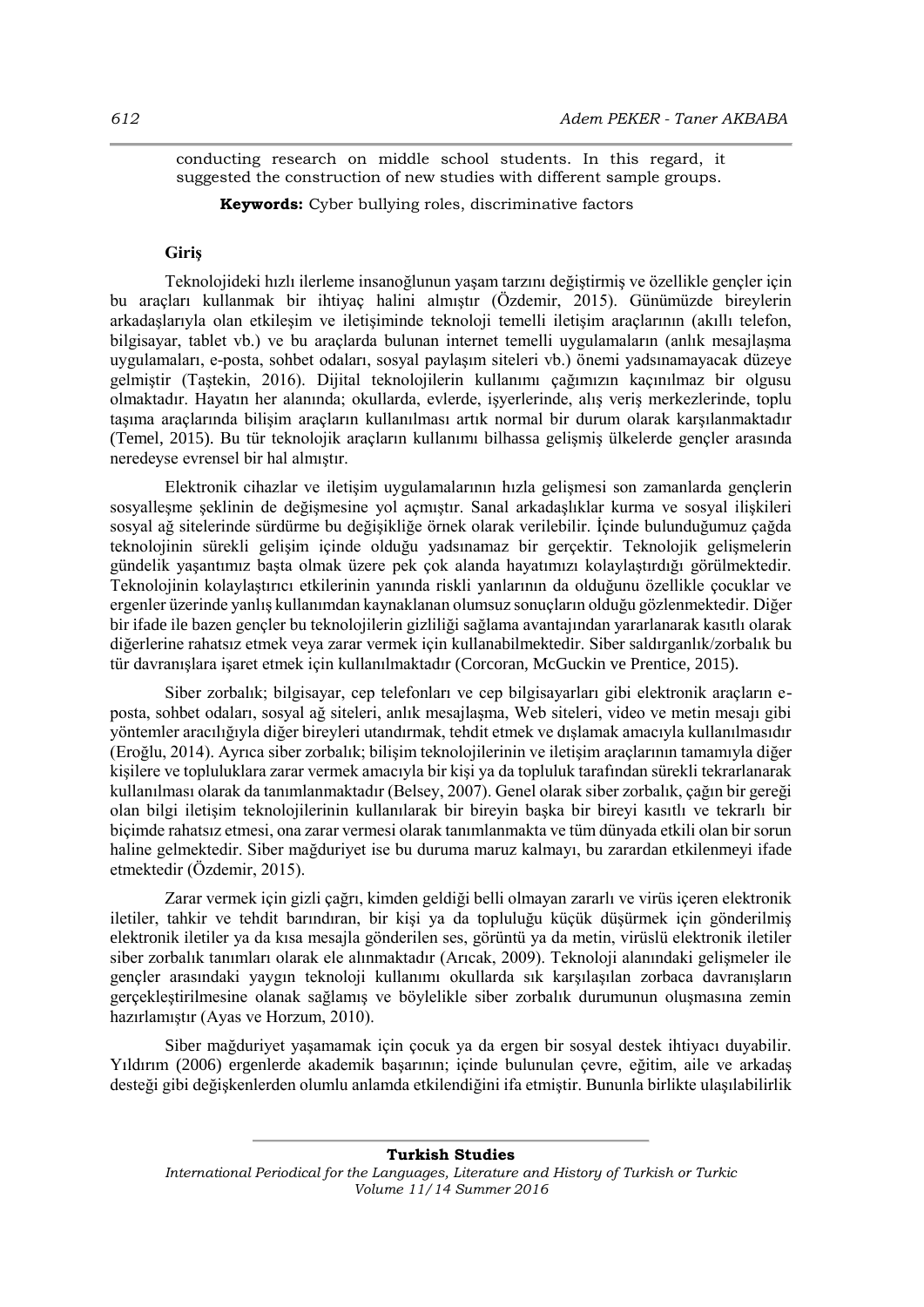ve sosyal destek ihtiyacı, kişinin sosyal hayatı boyunca farklılıklar göstermekte ve doğal olarak birçok olayın etkisinde kalmaktadır (Arslan ve Saygın, 2009).

Sosyal destek üzerine yapılan çalışmalar incelendiğinde çevresi tarafından çocuğa verilen sosyal desteğin ve bu desteği veren kişilerle birlikte çeşitli farklılıklar gösterebileceği gözlemlenmiştir. Sosyal destek ilişkilerinin gelişimine bakıldığında söz konusu ihtiyacın öncelikle aile ortamında oluşmaya başladığı görülmektedir (Yıldırım, 2006). Dönemsel olarak ailede başlayan destek etkileşimle beraber akran gruplarında aranmaya başlanmakta ve teknolojinin gelişimine bağlı olarak da sanal ortamda sosyal destek arama ihtiyacı ortaya çıkabilmektedir. Dolayısıyla bu araçlar yeni dostluklar kurma, aile ya da arkadaşlarla iletişimi sürdürmek için harika avantajlar sunmaktadır (Garcia, Collaza, Nunez ve Dobarro, 2016).

Günümüzde çocukların veya ergenlerin akran ilişkilerine bakıldığında sokak ve mahalle ortamı ile birlikte sanal ortamdaki etkileşimin de önemli olduğu görülmektedir. Buna bağlı olarak da çocukların ve ergenlerin sanal ortamda oyun gruplarında, sohbet odalarında ve değişik sosyal medya gruplarında akran gruplarıyla sosyal etkileşime girerek kendilerini kabul ettirmeleri olası bir durum olarak ön görülebilir. İnsanlar genellike bir kişinin ya da gurubun desteğine ihtiyaç duyabilmektedir. Son zamanlarda bu ihtiyacın bir bakıma sanal ortamda başkalarıyla olan etkileşimle sağlandığı söylenebilir.

Çocuk ve ergenlerin sosyal destek ihtiyaçlarının yanı sıra bazı gereksinimleri de bulunmaktadır. Bu psiko-sosyal gereksinimlerin ilgi çekme, beğenilme, bir gruba ya da topluluğa kendisini ait hissetme ve bir gruba kendisini kabul ettirme gibi davranışların olduğu ifade edilebilir. Teknolojik araçların bu psiko-sosyal özelliklerin kazanılmasında ve sürdürülmesinde rolünün olduğu düşünülebilir. Ergenlik döneminde siber zorbalığa bağlı olarak kişilerin sosyal statüleri ya da sosyal ilişkileri etkilenebilmektedir. Nitekim Dilmaç (2009) ergenlik dönemindeki gençlerin ilgi görme ihtiyacını siber zorbalık yaparak gidermeye çalıştıklarını, bu şekilde kendilerini gösterebildiklerini ve sosyal statü oluşturabileceklerini vurgulamaktadır.

Umut, çocukların ve ergenlerin dünyasında çok özel yeri olan bir kavramdır; hayal dünyalarında ki zenginliğin birer yansımasıdır. Zamanla sosyal dünyaya daha fazla adapte olan bireylerin geleceğe yönelik beklentileri zaman içinde farklılaşıp detaylandırılır. Literatüre bakıldığında farklı umut tanımları görülmektedir. Bu tanımlardan birinde umut kişiye iyi olma duygusu aşılayan ve bir işe girişmesi için kişiye güç veren bir özellik olarak gösterilirken (Kemer ve Atik 2005), diğer bir tanımda umut sosyal destek, kendini beğenme, var oluşsal ve özgürlük anlayışı gibi birçok özelliği içeren bir kavram olarak karşımıza çıkmaktadır (Öz, 2004).

Kutlu (1998) umut'u, herhangi bir alandaki olumlu sayılabilecek beklentileri ifade etmek için kullanılmaktadır. Umut, bireyin gelecekte gerçekleştirmek istediği amaçları için sahip olduğu beklentiler bütünüdür. Umudun en önemli özelliği her durumda bir çıkış yolu olduğuna ve bireyin yardım ile kendi varlığında değişiklikler yapabileceğine dair bir inanç içermesidir. Umutlu olunduğunda plânların başarılabileceği sezgisi hakimken, umutsuzluk durumunda başarısızlık algısı artmaktadır (Uzbaş, 1998).

Umuda yönelik tanımlara bakıldığında umudun her kişide farklı olduğunu, kişiyi geleceğe yönelik motive ettiğini, olumlu bir niteliğe sahip olduğunu, bir şeyler yapmak için kişiyi harekete geçirmekte bir etken olduğunu, sürdürülmek istendiğini ve bunu yaparken de farklı yaklaşımlar içinde olunabileceğini, başarı duygusunun olduğunu ve bireysel olduğunu söylemek mümkündür. Umut bir insanın yaşamını sürdürmesi için gerekli olan enerjiyi, motivasyonu sağlayıp her gün ya da her saat yaptığı ya da yapacağı işlerde kişiye planlamalar yapması için öngörü sağlayan, geleceğe yönelik adımlar atmasını ve bunu sürdürmesi gerektiğini aşılayan bir düşünce olduğunun yanı sıra bireysel olduğu için kişiden kişiye farklılık gösteren bir yapısı olduğu söylenebilir.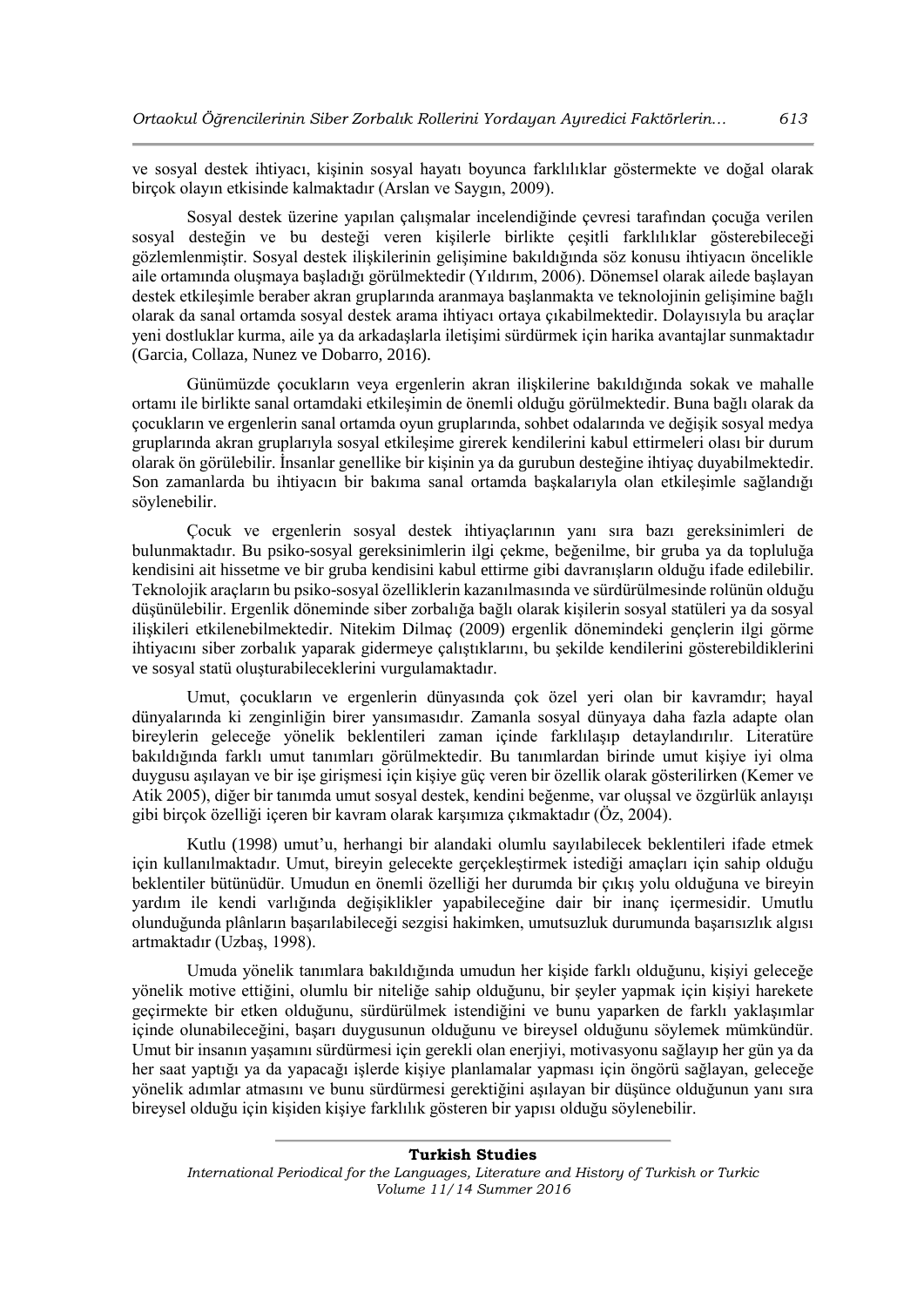Artık 21. yüzyılda teknoloji sadece hayatı kolaylaştırmak için değil eğlence için dahi son derece sıklıkta kullanılmakta ve birçok bireyin özellikle de çocuk ve ergenlerin hayatının vazgeçilmez bir parçası olmuş durumdadır. Gelişen bu teknolojinin birçok faydası olmakla birlikte bir takım olumsuzlukları da olmaktadır. Son yıllarda, adına siber zorbalık denilen, modern teknolojik cihazlar ve özellikle cep telefonu ve internet aracılığıyla saldırganlık içeren yeni bir zorbalık biçimi ortaya çıkmıştır (Ateş ve Güler, 2016).

TÜİK 2014 raporlarına göre Türkiye'nin %16,5'inin 15-24 yaş aralığındaki genç nüfus oluşturmaktadır. Bu anlamda, ergenlik döneminde ruh sağlığını olumsuz yönde etkileyecek olan sağlıksız risk alma davranışlarının önüne geçilmesinin, toplumsal açıdan kısa ve uzun vadede ciddi katkılarının olacağı düşünülmektedir (Doğan, Kaya ve Eren, 2016). Günümüzde akıllı telefonların yoğun olarak kullanıldığı düşünüldüğünde; telefonlardaki internet temelli; iletişim veya paylaşım amaçlı uygulamaların da siber zorbalığın görülebileceği ortamlar olabileceği söylenebilir. İnternet ortamında görülen anlık mesajlaşma, telefonlardaki bu uygulamalar ile çok daha hızlı ve kolay ulaşılabilir bir şekilde gerçekleşebilmektedir (Taştekin, 2016).

Siber zorbalık/mağduriyet yaşantısının aile desteği ile ilişkilerin olduğu belirtilmektedir (Wang, Iannotti ve Nansel, 2009). Ebeveyn desteği veya sıcaklık olarak ebeveyn uygulamaları, ergenlerin siber zorbalığın işlenmesi ve mağduriyet katılımı için önleyici faktörler olduğu bildirilmektedir (Ybarra ve Mitchell, 2004; Spriggs, Iannotti, Nansel ve Haynie, 2007). Ybarra ve Mitchell (2004), siber mağdurların aile ile ilişkilerinde duygusal bağlarının siber zorbalara göre daha güçlü olduğunu vurgulamaktadır.

Ergenliğin başlangıç evresi ortaokul dönemine geldiği göz önünde bulundurulduğunda, bu çağdaki bireylerin sosyal, bilişsel ve ruh sağlığı gelişimi çeşitli faktörlerden etkilenmektedir. Özellikle bilişim ve iletişim teknolojileri bu anlamda bireyler üzerinde etkili olduğu düşünülmektedir. Bu bağlamda siber zorbalık statülerini etkileyen faktörlerin ortaya çıkarılması siber zorbalık ile ilgili önleyici ve müdahale edici çalışmalara katkı sağlayabilir. Dolayısıyla bu çalışma ortaokul öğrencilerinin siber zorbalık rollerini yordayan ayırt edici etmenleri belirlemeyi amaçlamaktadır.

### **Yöntem**

#### **Çalışma Grubu**

Araştırmada verilerin toplanması için uygun örnekleme yöntemi kullanılmıştır. .Araştırmanın çalışma grubunu Erzurum ili Aziziye merkez ilçesinde bağlı üç genel, bir imam hatip ortaokulunda öğrenim gören 322 öğrenciden oluşmaktadır. Araştırmaya katılan öğrencilerin %30,4'ü (n=98) 7. sınıf; %69.6'sı (n=224) 8. sınıf öğrencisidir. Öğrencilerin %56.8'i (n=183) kız, %43.2'si ise (n=139) erkektir. Öğrencilerin yaş ortalamaları 13.4'tür.

### **Veri Toplama Araçları**

### **Revize Edilmiş Siber Zorbalık Envanteri**

Araştırmanın amacı doğrultusunda öğrencilerin siber zorbalık rollerini belirlemek için "Revize Edilmiş Siber Zorbalık Envanteri"nden yararlanılmıştır. Envanteri Topçu ve Erdur-Baker (2010) geliştirmiştir. Envanterde siber zorba ve siber mağdur olmak üzere iki alt ölçek ve 14 madde bulunmaktadır. Envanterdeki 14 madde, siber zorba ve siber mağdur olma durumu belirlemeye yöneliktir ve tek boyuttan oluşmaktadır. Envanterde öğrencilerin iletişim teknolojilerini zararlı kullanımıyla ilgili maddeler bulunmaktadır. Envanterin iç tutarlılık güvenirliği incelendiğinde siber zorbalık formunun .82, siber mağduriyet formunun ise .75 olarak bulunmuştur. Bu araştırma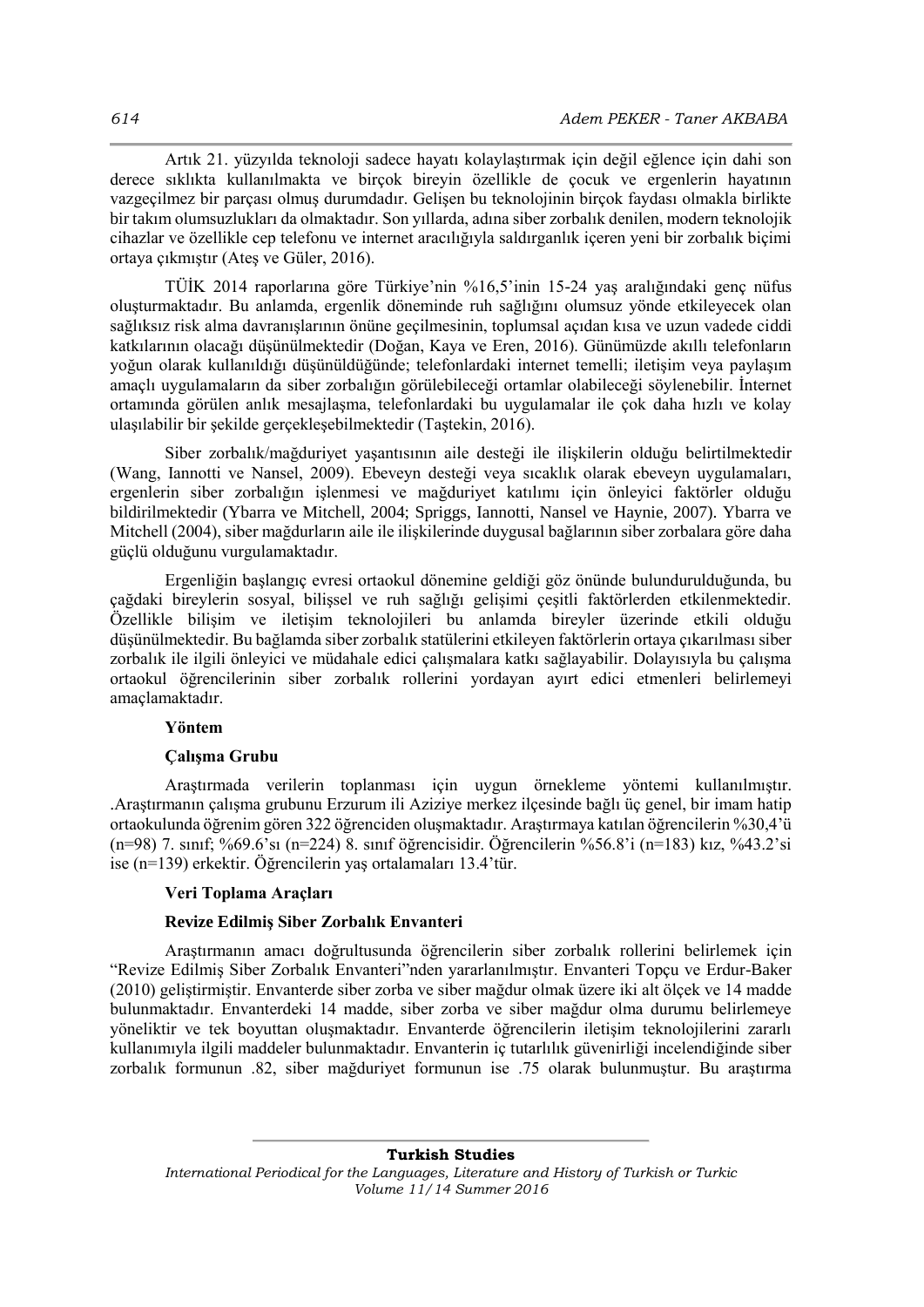kapsamındaki iç tutarlılık güvenirlik katsayısı siber zorba ve siber mağdur boyutu için sırasıyla .83 ve .87 olarak belirlenmiştir.

# **Çocuklar İçin Umut Ölçeği**

Öğrencilerin umuda yönelik tutumlarını belirlemek amacıyla "Çocuklarda Umut Ölçeği" kullanılmıştır. Ölçeği Snyder ve arkadaşları (1997) geliştirmiştir. Ölçek "Amaca Ulaşma Yolları" ve "Amaca Güdülenme" olarak iki boyuttan ve 6 maddeden oluşmasına rağmen tek boyut olarak kullanılmasının daha uygun olacağı önerilmektedir. Dolayısıyla bu araştırma da ölçek tek boyut olarak alınmıştır. Ölçeğin Türkçeye çevrilmeden önceki iç tutarlılık güvenirlik katsayısı .71 bulunmuştur. Ölçek Atik ve Kemer (2009) tarafından Türkçeye çevrilmiştir. Ölçeğin iç tutarlılık güvenirlik katsayısı .74 olarak ortaya çıkarılmıştır. Bu araştırma da Cronbach alpha katsayısı .75 olarak saptanmıştır.

# **Sosyal Destek Unsurları Ölçeği**

"Sosyal Destek Unsurları Ölçeği" bireylerin sosyal ilişkilerini ölçmek amacıyla Turner ve arkadaşları (1983) tarafından ölçme aracı olarak geliştirmiştir. Ölçek, "Arkadaş ve Aile Desteği" olmak üzere iki alt boyuttan ve 15 maddeden oluşmaktadır. Ölçeğin iç tutarlılık katsayısı .75 ile .87 ranj aralığındadır. Ölçek Duyan, Gelbal ve Var (2013) tarafından Türkçeye uyarlanmıştır. Ölçeğin iç tutarlılık katsayısı .81 aile desteği alt boyutu iç tutarlılık katsayısı .74 ve arkadaş desteği alt boyutu iç tutarlılık katsayısı .75 olarak bulunmuştur. Bu çalışma için yapılan Cronbach alpha katsayısı aile desteği için .80, arkadaş desteği içinde .82 olarak ortaya çıkarılmıştır.

### **Verilerin Analizi**

Araştırma hiptezinin doğru olup olmadığını belirlemek için çok kategorili isimsel lojistik regresyon analizi kullanılmıştır. Verilerin analizi için çocuklar için umut ölçeği, sosyal ilişki unsuru ölçeğinin alt boyutlarını oluşturan arkadaş ve aile desteği ile siber zorbalık envanterinden yararlanılmıştır. Analiz işlemi yapılırken bağımsız değişkenler olarak umut, arkadaş ve aile desteği; bağımlı değişken olarakta öğrencilerin siber zorbalık rolleri (siber zorba, siber mağdur, siber zorba/mağdur, siber zorbalığa hiçbir şekilde dahil olmama) olarak değerlendirilmiştir. Öğrencilerin siber zorbalık rolleri Siber Zorbalık Envanterinden aldıkları puana göre yeniden kodlanarak (1, 2 ve 3 şeklinde) ayrı olarak sınıflandırılmıştır. Zorbalar 1, Mağdurlar 2 ve siber zorba mağdurlara 3 numaralı değer verilmiştir. Analiz işleminde referans değişkeni olarak "*ne siber zorbalık yapan ne siber zorbalığa maruz kalan grup*" belirlenmiştir. Bu gruba da sıfır (0) değeri verilmiştir. Bu sınıflama yapıldıktan sonra analiz işlemine geçilmiştir. Araştırma probleminin analizleri SPSS 22.00 programı ile yapılmıştır.

# **Bulgular**

# **Siber Zorbalığa Karışma Durumuyla İlişkili Bulgular**

Öğrencilerin siber zorbalığa karışma durumlarıyla ilişkili betimleyici bulgular Tablo 1'de verilmiştir.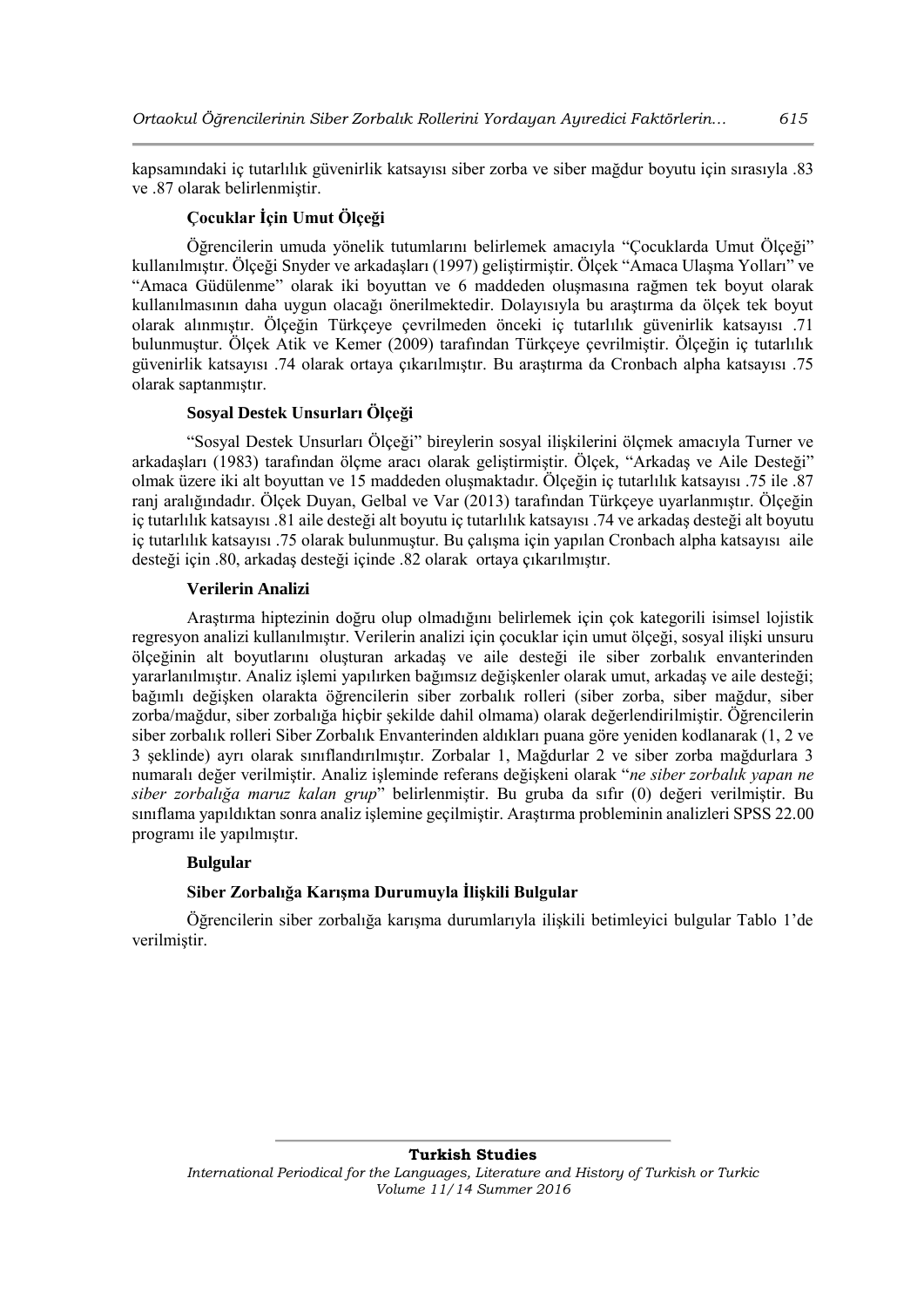|                    | Cinsiyet             |        |        | S <sub>1</sub> |               |        |
|--------------------|----------------------|--------|--------|----------------|---------------|--------|
| Siber zorbalığa    | $\%$ K <sub>1Z</sub> | %Erkek | Toplam | $\%$ 7.sinif   | $% 8$ sinif   | Toplam |
| karısma durumları  |                      |        |        |                |               |        |
| Siber zorbalığa    | % 51.36              | %33.81 |        | $\%$           | $\%$          |        |
| karışmamış         |                      |        | 141    |                |               | 141    |
| N                  | 94                   | 47     |        | 46             | 95            |        |
| Siber mağdur       | %15.30               | %14.39 |        | $\%$           | %             | 48     |
| N                  | 28                   | 20     | 48     | 16             | 32            |        |
| Siber zorba        | % 7.7                | %10.01 |        | %8             | $\%$          | 28     |
| N                  | 14                   | 14     | 28     | 9              | 19            |        |
| Siber zorba/mağdur | % 25.68              | %41.73 |        | $\frac{0}{0}$  | $\frac{0}{0}$ |        |
| N                  | 47                   | 58     | 105    | 27             | 78            | 105    |
| Toplam             | 183                  | 139    | 322    | 98             | 224           | 322    |

**Tablo 1:** *Cinsiyete ve Sınıfa Göre Katılımcıların Siber Zorbalığa Karışma Durumları*

 Tablo 1 incelendiğinde öğrencilerin %14.91'i siber mağdur, %8.7'si siber zorba, %32.61'i siber zorba/mağdur ve %43.79'u siber zorbalığa hiçbir biçimde karışmadığı görülmektedir. Bulgulara bakıldığında oransal olarak erkeklerin kızlardan hem daha çok siber zorba ve siber zorba/mağdur, kızların ise erkeklerden daha çok siber mağduriyet yaşadıkları ifade edilebilir. Ayrıca 8.sınıfların 7.sınıflara göre daha çok siber zorba, siber mağdur ve siber zorba/mağdur olduğu gözlenmektedir.

### **Çok Kategorili İsimsel Lojistik Regresyon Analizine İlişkin Bulgular**

Araştırma verileri üzerinde lojistik regresyon analizi yapılırken öncelikle modelin anlamlı olup olmadığına bakılmıştır. Analiz sonucunda modelin anlamlı olduğu bulunmuştur (-2 Log Olabilirlik= 721.610; χ*2*=23.70; sd=9, p=.00). Umut, arkadaş ve aile desteği değişkenleriyle öğrencilerin siber zorbalık rolleri arasındaki ilişkiyi gösteren Nagelkerke istatistiği .078 olarak saptanmıştır. Bu sonuç umut, arkadaş ve aile desteği ile siber zorbalık rolleri arasında % 7.8 düzeyinde bir ilişki olduğuna işaret etmektedir. Bağımsız değişkenlerin anlamlılığını ölçmek için kullanılan olabilirlik oran testleri ise modelde yer alan arkadaş (-2 Log Olabilirlik=729.742, χ2=8.13, sd=3, p=.007) ve aile desteği (-2 Log Olabilirlik=736.898,  $\chi$ 2=15.28, sd=3, p=.00) değişkenlerinin anlamlı olduğunu ortaya koymuştur. Bununla birlikte umut (-2 Log Olabilirlik=724.667,  $\gamma$ 2=3.05, sd=3, p=.38) değişkenin anlamlı olmadığı saptanmıştır. Araştırmanın analizine ilişkin bilgiler Tablo 2'de gösterilmiştir.

|                    | Siber Zorba |       |                  | Siber Mağdur |      |            | Siber Zorba/Mağdur |        |                  |
|--------------------|-------------|-------|------------------|--------------|------|------------|--------------------|--------|------------------|
| Değişken           |             | Wald  | Exp<br>$(\beta)$ | В            | Wald | Exp<br>(ß) |                    | Wald   | Exp<br>$(\beta)$ |
| Arkadas<br>Desteği | .084        | 3.27  | 1.088            | .034         | .87  | 1.033      | .073               | 6.427  | 1.075            |
| Aile Desteği       | $-.12$      | 4.364 | .886             | $-.019$      | .11  | .981       | $-.135$            | 12.099 | .874             |

**Tablo 2:** *Çok Kategorili İsimsel Lojistik Regresyon Analizi Sonuçları*

\*Bu analiz işleminde referans grubu olarak "ne siber zorbalık yapan ne siber zorbalığa maruz kalan grup" alınmıştır.

Umut değişkenin anlamlı olmamasından dolayı çok kategorili isimsel lojistik regresyon analizine dahil edilmemiştir. Analiz işlemine arkadaş ve aile desteği ile devam edilmiştir. Bu analiz işlemi sonucunda (Tablo 2) öğrencilerin siber zorbalık rollerinin sosyal destek açısından ayırt edici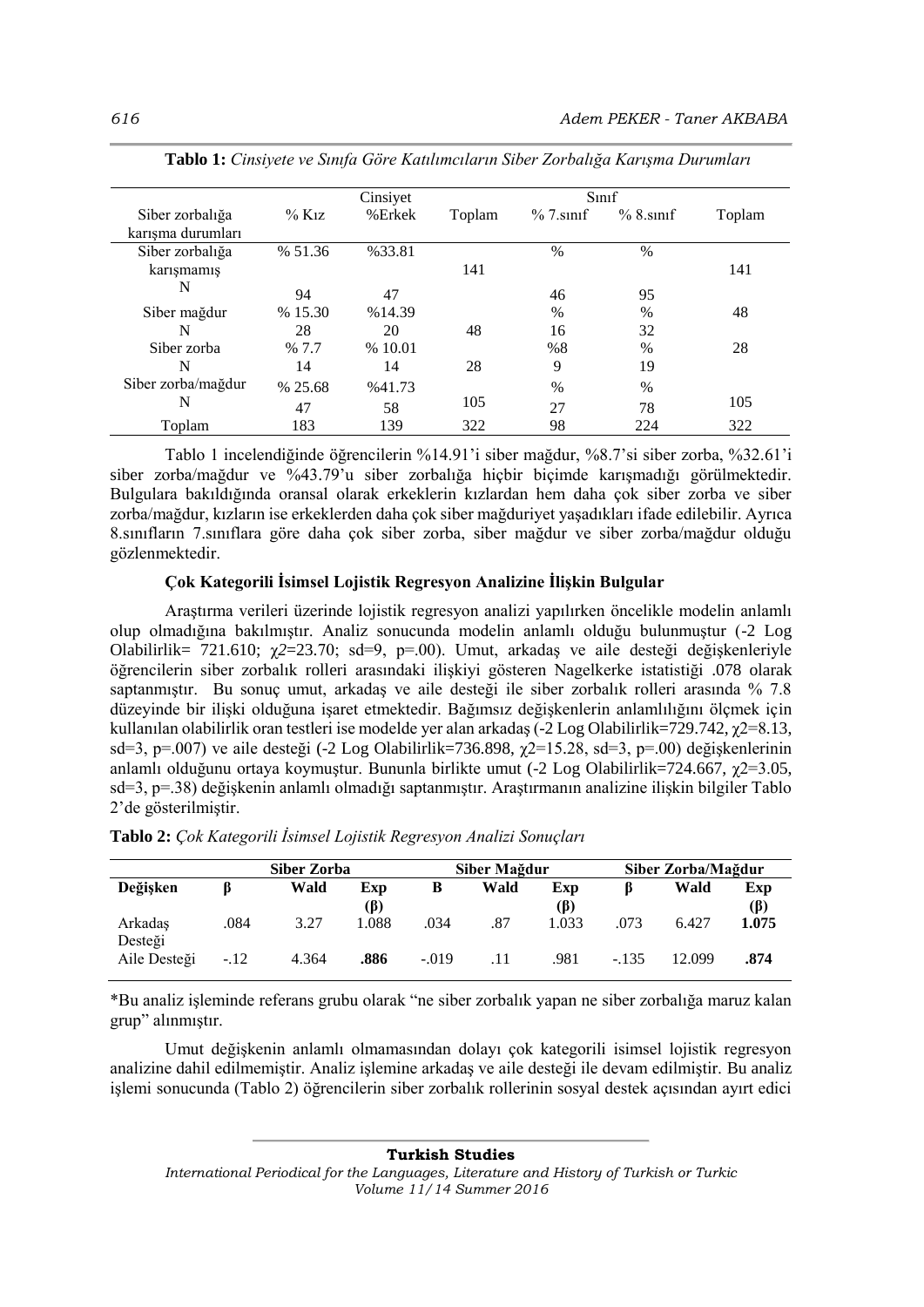bir şekilde yordandığı saptanmıştır. Bu sonuca göre arkadaş desteğinin siber zorba/mağdurları; siber zorba, mağdur ve siber zorbalığa hiçbir biçimde karışmamış öğrencilerden ayırdığı görülmektedir. Aile desteğinin ise siber zorba ve siber zorba/mağdurları; siber mağdur ve siber zorbalığa karışmamış öğrencilerden ayırt edici bir etmen olduğu gözlenmektedir.

# **Tartışma ve Sonuç**

Bu araştırmanın temel amacı ortaokul öğrencilerinin umut ölçeği ile arkadaş ve aile desteği alt boyutlarından oluşan sosyal destek unsuru ölçeğinin siber zorbalıkta alınabilecek roller açısından ayırt edici bir faktör oluşturup oluşturmadığını incelemektir. Araştırma sonucunda öğrencilerin yaklaşık %15'inin siber mağdur, %9'unun siber zorba, %33'ünde siber zorba/mağdur ve %44'ününde siber zorbalığa hiçbir biçimde karışmadığı görülmektedir. Ayrıca erkeklerin kızlardan hem daha çok siber zorba ve siber zorba/mağdur, kızların ise erkeklerden daha çok siber mağduriyet yaşadıkları sonucuna ulaşılmıştır. Araştırmanın diğer bir sonucunda ise 8.sınıfların 7.sınıflara göre daha çok siber zorba, siber mağdur ve siber zorba/mağdur olduğu belirlenmiştir.

Alanyazındaki çalışmalar incelendiğinde siber zorbalığa maruz kalmanın, siber zorbalığa göre daha yaygın olduğu ifade edilmektedir. Bu sonuç alanyazındaki çalışmalarla tutarlılık göstermektedir (Akbulut, Şahin ve Erişti, 2010; Kowalski ve Limber, 2007; Li, 2010; Peker, 2015; Yılmaz, 2011). Benzer şekilde alanyazında erkeklerin daha çok siber zorbalık ve mağduriyet yaşantısı geçirdikleri bildirilmektedir (Arslan, Savaşer, Hallett ve Balcı, 2012; Ang ve Goh, 2010; Çifçi, 2010; Dilmaç, 2009). Siber zorbalığın yaş arttıkça daha fazla görülmesi, ergenlerin internet kullanımında yaş arttıkça daha bağımsız olmasından, internet ve teknoloji kullanımıyla ilgili bilgi ve beceri düzeylerinin artmasından kaynaklanabileceği düşünülmektedir (Taştekin, 2016). Araştırmalarda genel olarak sınıf düzeyi yükseldikçe siber zorbalık davranışında arttığı vurgulanmaktadır (Eroğlu ve Peker, 2015; Kowalski ve Limber, 2007; Taştekin, 2016, Williams ve Guerra, 2007).

Siber mağduriyetin erkeklerde daha fazla görülmesinin nedeni, siber zorbalık olaylarına daha fazla dahil olmaları ve intikam almaya yönelik girişimleri olarak gösterilebilir (Taştekin, 2016). Bununla birlikte kızların erkeklere göre iletişim teknolojilerini kullanırken daha etik davrandıkları belirtilmektedir (Akbulut, 2011). Birçok kültürlerarası çalışmalar göz önüne alındığında, siber zorbalık daha yüksek oranda meşgul erkeklerin sanal ortamlarda fiziksel üstünlüğünü korumak için bu tür davranışları gösterme eğiliminde olabileceği düşünülmektedir (Tosun, 2015). Türkiye sosyal ya da kültürel çabalar erkeklerin hakimiyeti nispeten belirgin olduğu bir ölçüde ataerkil bir toplumdur. Türkiye'de kızların daha büyük olasılıkla toplumun kurallarına uyması beklenmektedir. Bu bağlamda, siber zorbalık açısından erkek-dişi olma ikilemi yanısıra farklı kültürel etmenlerinde araştırılması gerekmektedir (Akbulut, 2011).

Tüm dünyada internetin yaygın bir şekilde kullanılması ve cep telefonu kullanıcılarının çeşitli araçlar aracılığıyla internete bağlanma durumunun olması bireylerin siber zorba ve siber mağdur olma potansiyelini taşımalarını sağlamaktadır. Çocukların ve gençlerin bilgi teknolojilerini ustaca kullanımı bu yaş grubundaki bireylerin siber zorba/mağdur olmasını kolaylaştırmaktadır (Tosun, 2015). Teknolojinin hızla gelişmesi ve yaygınlaşması ile gençlerin birbirleri ile olan iletişiminin sanal ortama taşınması, akran grupları arasında yaşanan olayların da bu ortamda gerçekleşmesine yol açmıştır. Akran grupları içerisinde teknoloji kullanarak kendini kanıtlama ve ön plana çıkma, ilgi görme durumunun oluştuğu gözlenmektedir (Özdemir, 2015). Siber zorbalığın genellikle sosyal ilişkiler bağlamında ortaya çıktığı vurgulanmaktadır (Hoff ve Mitchell, 2008).

Araştırma bulguları arkadaş desteğinin yalnızca siber zorba/mağdur, aile desteğinin ise siber zorba ve siber zorba/mağdurlar açısından risk faktörü oluşturduğunu ortaya çıkarmıştır. Alanyazındaki çalışmalar incelendiğinde arkadaş desteğinin az olmasının veya arkadaşlarıyla sorun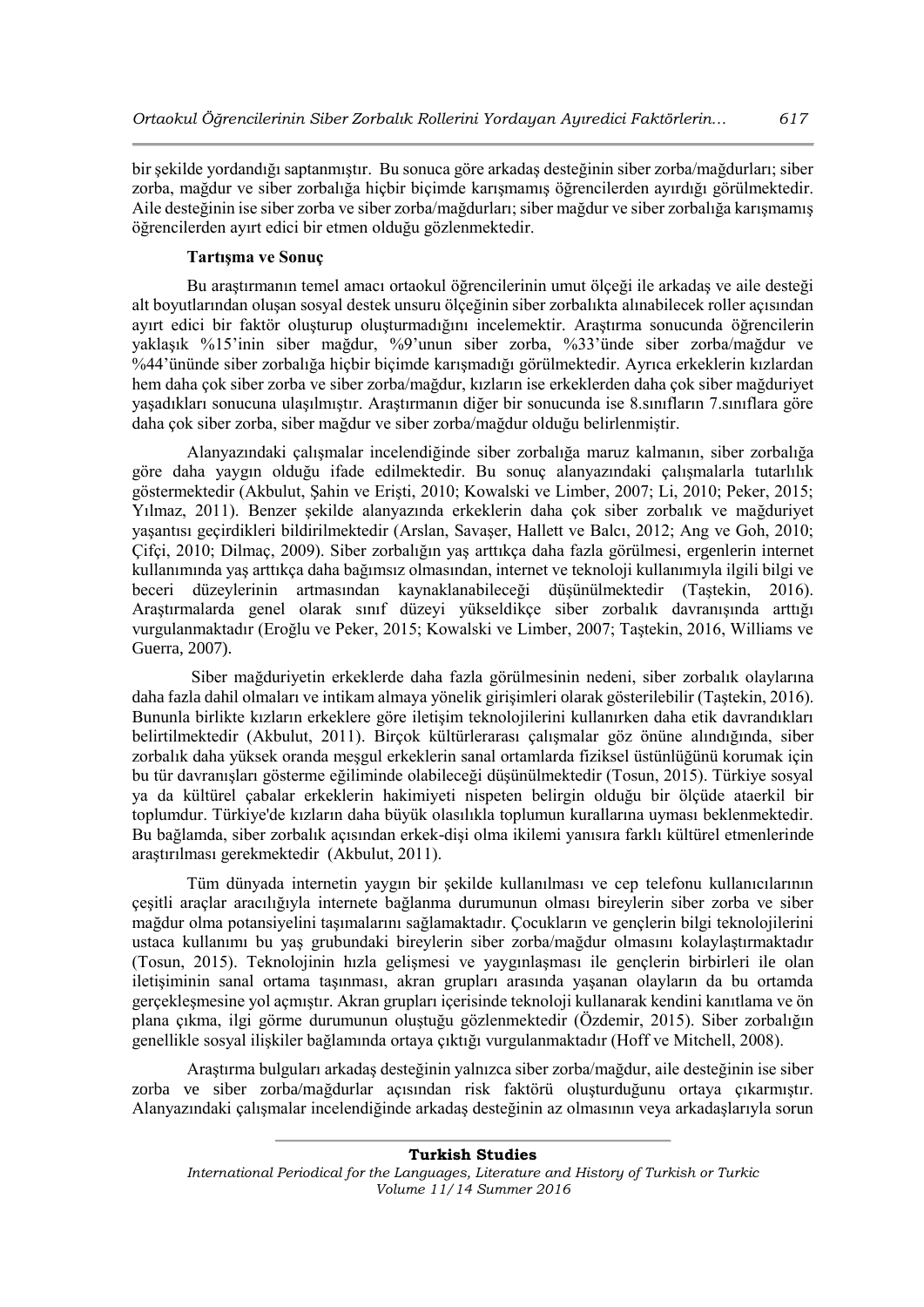yaşayan öğrencilerin siber zorbalık yapmalarını ve siber mağduriyet yaşamalarını etkilediği belirtilmektedir. Örneğin Campfield (2008) arkadaşlarına öfkelenen, toplumsal ve duygusal sorunlar yaşayan, yalnız ve özsaygısı düşük olan bireylerin siber zorbalığa uğradığını söylemektedir. Eroğlu ve Peker (2011) sanal ortamda yaşanan mağduriyetin, arkadaşlardan algılanan sosyal desteği negatif yönde yordadığı sonucuna ulaşmıştır. Peker ve Eroğlu (2015) ergenlerin arkadaşlarından aldıkları sosyal desteğin azalmasıyla siber zorbalığa eğilimlerinin arttığını bildirmiştir. Williams ve Guerra (2007) akran desteğinin azalmasının siber zorbalık davranışları artıracağını ifade etmiştir.

Bu araştırma bulgusunda ise öğrencilerin siber zorba/mağdur olma olasılıklarını arkadaş desteğinin olumlu yönde etkilediği görülmektedir. Arkadaş desteğinin burada olumlu bir etkisinin olmasının nedeni, öğrencilerin sanal ortamda zorbalık davranışında bulundukları zaman arkadaşlarından olumlu geri bildirimler alması, eğlenmesini sağlaması ve bu davranışlarının onaylanması olarak gösterilebilir. Öğrencilerin sanal ortamda zorbalığa maruz kaldıklarında ise intikam almak isteğinin arkadaşları tarafından desteklenmesi tekrar siber zorbalık davranışlarını yapmasını sağlayabilmektedir. Dolayısıyla arkadaş desteğinin siber zorbalık davranışların sürdürülmesini sağladığı ifade edilebilir. Nitekim arkadaş ortamını geliştirmek ve intikam alma isteği (Yaman ve Peker, 2012) ve bireyin arkadaşlarının kışkırtmasıyla veya onları desteklemek için siber zorbalık davranışında bulunması (Eroğlu ve Peker, 2015) bu yorumu desteklemektedir. Bununla birlikte siber zorbalığın nedenleri arasında zorbaların çoğunlukla kişilerarası problemlere sahip olduğunu gösterilmektedir. Onların dijital dünyada kendi kimliklerini gizlemeyi başardıklarında saldırıya geçmeye başladıkları da ifade edilmektedir (Akbulut, 2011).

 Bu araştırmadan elde edilen diğer bir sonuçta aile desteğinin azalmasının siber zorba ve siber zorba/mağdur olma açısından risk faktörü taşıdığının bulunmasıdır. Bu sonuç Peker ve Eroğlu'nun (2015) ergenlerin ailelerinden aldıkları sosyal desteğin azalmasıyla siber zorbalığa eğilimlerinin arttığını belirttiği ve Heiman, Olenik-Shemesh ve Eden'in (2015) ebeveyn desteğinin siber zorbalık davranışların azalmasında olumlu bir katkısının olduğu sonucuna ulaştığı araştırma sonuçlarıyla tutarlıdır. Bingöl'ün (2013) aileden algılanan sosyal destek ile siber zorbalık ve mağduriyeti arasında negatif bir ilişki olduğunu bulması bu araştırma sonucunu desteklemektedir. Benzer bir araştırmada Eroğlu ve Peker (2011) bireylerin aileden algıladıkları sosyal desteğin artmasının siber zorbalık yaşama olasılığını azaltacağını bildirmiştir. Yine Fanti, Demetriou ve Hawa (2012) aileden algılanan sosyal desteğin siber zorbalık ve siber mağduriyetin azalmasında pozitif bir katkı sağladığını belirtmiştir.

Aileden algılanan sosyal destek armasının öğrenciler için stres verici bir durum olan siber zorbalık davranışıyla başa çıkmalarına yardımcı olabileceği öngörülebilir. Nitekim Topçu (2014) yaptığı çalışmada siber zorbalık mağdurlarının ilk başvurdukları kaynağın aile olduğunu tespit edilmiştir. Bu bağlamda ebeveyn desteğinin siber zorbalık ve siber zorba/mağdur olma davranışlara karşı için koruyucu bir faktör olduğu ifade edilebilir.

Siber zorbalığa maruz kalmış öğrencilerin çoğu olayla ilgili bilgileri akranlarına veya ailelerine söyledikleri bildirilmektedir. Siber zorbalığa maruz kalmış çoğu öğrenci arkadaşları ile deneyimlerini paylaşmalarına karşın, siber zorbaların çoğunluğu başkaları ile zararlı davranışları hakkında konuşmadıkları belirtilmektedir. Dolayısıyla siber zorbaların genellikle kendi kimliklerini ifşa etmeden veya diğer insanlarla olan zararlı davranışları hakkında konuşmadan başkalarına zarar verebilecekleri söylenmektedir (Tosun, 2011).

Bu araştırma sonucunda ortaokul öğrencilerinin siber zorbalık rollerine ilişkin ayırt edici faktörler belirlenmeye çalışılmıştır. Günümüz dijital çağında, bilgisayarlar, tabletler ve cep telefonları üzerinden internetle sürekli etkileşim çocuk, ergen ve genç yetişkinler için hayatın normal bir yolu olmaktadır. Bireyler, teknolojik olarak gelişmiş nesiller, e-posta, kısa mesaj, sohbet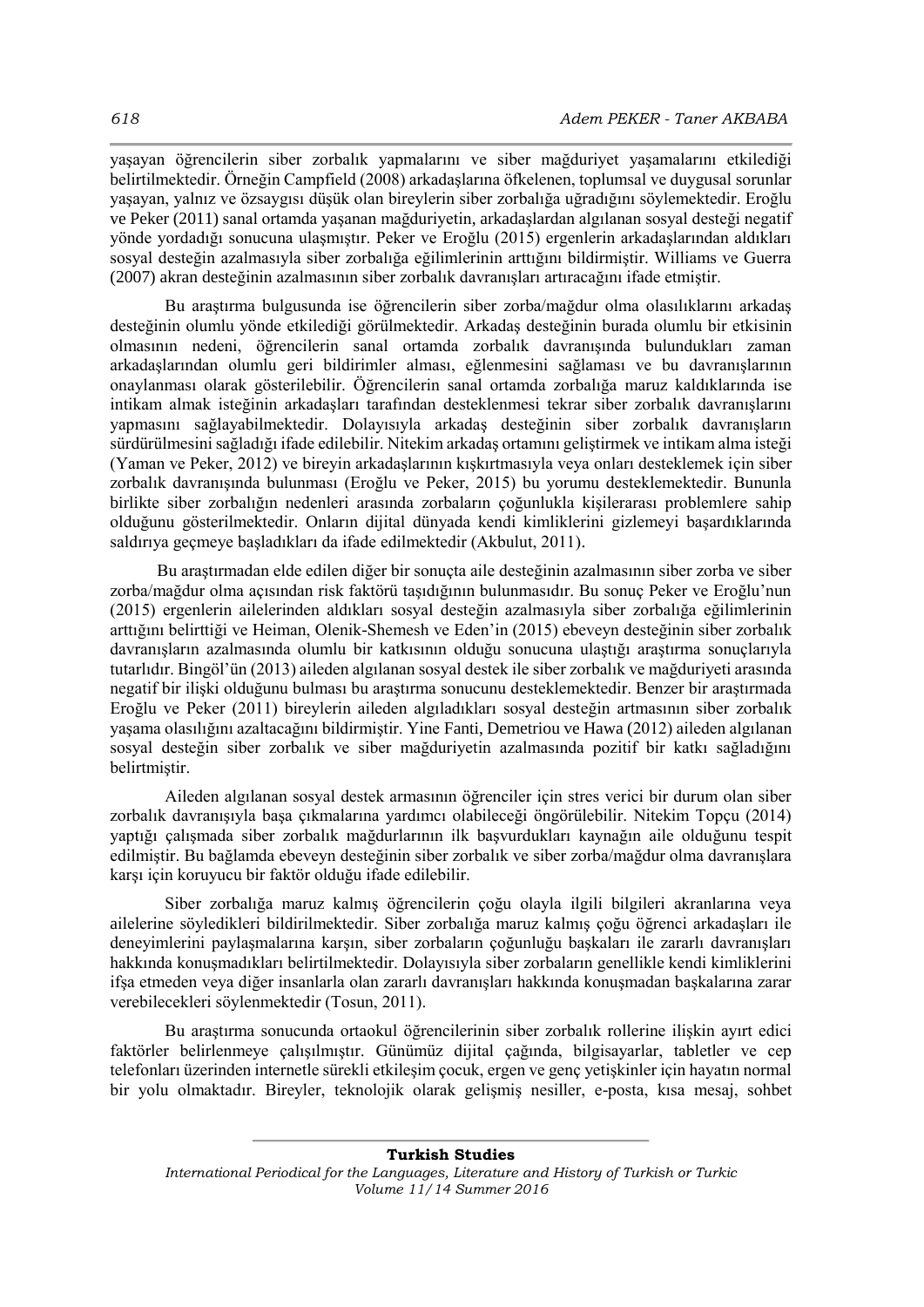blogging, arama motorları, online oyun kullanarak ve sosyal ağlara katılarak yaşamsal faaliyetlerini sürdürebilirler. Bununla birlikte bu teknolojik araçlar başkasına zarar verme amacıyla da kullanılabilmektedir. Böylece, teknolojinin avantajları ve zararlı sonuçlar ile el ele gidebilmektedir.

Siber zorbalık ve mağduriyet ile ilgili okul yöneticilerinin, rehberlik servislerinin ve öğretmenlerin bilinçli olması ve bu kapsamda sorumluluk almaları gerektiği düşünülmektedir. Bu bilinç ve sorumluluk çerçevesinde ailelerin ve ergenlerin bilinçlendirilmesine yönelik çalışmaların yapılması önerilmektedir (Taştekin, 2016). Siber zorbalık olaylarının internet erişiminin olduğu her yerden yapılabileceği için öğretmen ve okul yönetimlerinin bilgisi dışında gerçekleşebilir. Özellikle uzun süre interneti kullanan öğrencilerin bu tür davranışları gerçekleştirme oranı yüksek olduğu için aileler duyarlı olmalı, çocuklarının teknoloji kullanımlarını kontrol altında tutmalı, okul yönetimi ve okul rehberlik servisiyle iletişim içinde olmalıdırlar. Siber zorbalığa maruz kalan öğrencilerin bu durumu daha çok arkadaşlarıyla paylaştıkları bildirilmektedir. Bu nedenle gerek ailelerin gerekse öğretmen ve okul yöneticilerinin kontrol ve önleyici çalışmalarda hassasiyet göstermesi gerekebilir (Temel, 2015). Dolayısıyla siber zorbalık olayıyla karşılaştığı zaman öğrencinin arkadaşlıklarından bu olumsuz durum karşısında önleme, online güvenlik tedbirleri alma, mücadele etme gibi konularda nasıl destek almaları gerektiği konusunda bilinçlendirme etkinlikleri yapılması gerekmektedir.

Aileler ve okul çalışanları (okul psikolojik danışmanları ve öğretmenler) çocuk ve ergenlerle daha yakın ve güven temelli ilişkiler kurup zorbalık olayının kendileriyle paylaşılmasını teşvik etmelilerdir. Ebeveyn ve öğretmenlerin siber zorbalık olaylarını fark edebilmeleri ve yaşanan bu olaylara müdahale edebilmeleri için kendilerini hızla gelişen teknoloji ve yeni uygulamalar konusunda güncel tutmaları gerekmektedir. Bu sayede çocuk ve ergenlere zorbalık olaylarında etkili bir yardım sağlayabilecekleri konusunda güvence vermiş olacaklardır (Topçu, Erdur-Baker, 2016).

Araştırmada ortaya çıkan bulguların yanısıra bu çalışmanın bazı sınırlılıkları da bulunmaktadır. Bu sınırlılıklar arasında verilerin toplanırken öz-bildirime dayalı olarak ve tek bir oturumda elde edilmesi gösterilebilir. Diğer bir sınırlılık ise araştırmanın ortaokul öğrencileri üzerinde yürütülmesidir. Bu doğrultu da farklı örneklem gruplarıyla yeni araştırmalar yapılması önerilebilir. Araştırmanın, Erzurum ilindeki ortaokul öğrencileriyle gerçekleştirilmiş olup farklı illerdeki örneklem gruplarıyla araştırmanın tekrarlanmasının araştırmanın genellemesine katkı sağlayacağı düşünülmektedir. Aynı zamanda siber zorbalık ile etkili müdahalelerin tasarımını yapabilmek için değişik risk faktörleri arasındaki ilişkileri incelemekte önemli bir yer tutmaktadır.

# **KAYNAKÇA**

- Akbulut, Y. (2011). Cyberbullying and Victimisation among Turkish University Students. **Australasian Journal of Educational Technology**, 27(7), 1155-1170.
- Akbulut, Y., Şahin, Y. L., & Erişti, B. (2010). Cyberbullying Victimization among Turkish Online Social Utility Members. **Educational Technology & Society**, 13(4), 192-201.
- Ang, P.R., & Goh, D.H. (2010). Cyberbullying among Adolescents: The Role of Affective and Cognitive Empathy, and Gender. **Child Psychiatry Human Development**, 41, 387-397.
- Arıcak, O. T. (2009). Psychiatric Symptomatology As a Predictor of Cyberbullying among University Students. **Eğitim Araştırmalari-Eurasian Journal of Educational Research**, 34, 167-184.
- Arslan, S., Savaser, S., Hallett, V., & Balcı, S. (2012). Cyberbullying Among Primary School Students in Turkey: Self Reported Prevalence and Associations with Home and School Life. **Cyberpsychology, Behavior, and Social Networking**, 15*,* 527-533.

*International Periodical for the Languages, Literature and History of Turkish or Turkic Volume 11/14 Summer 2016*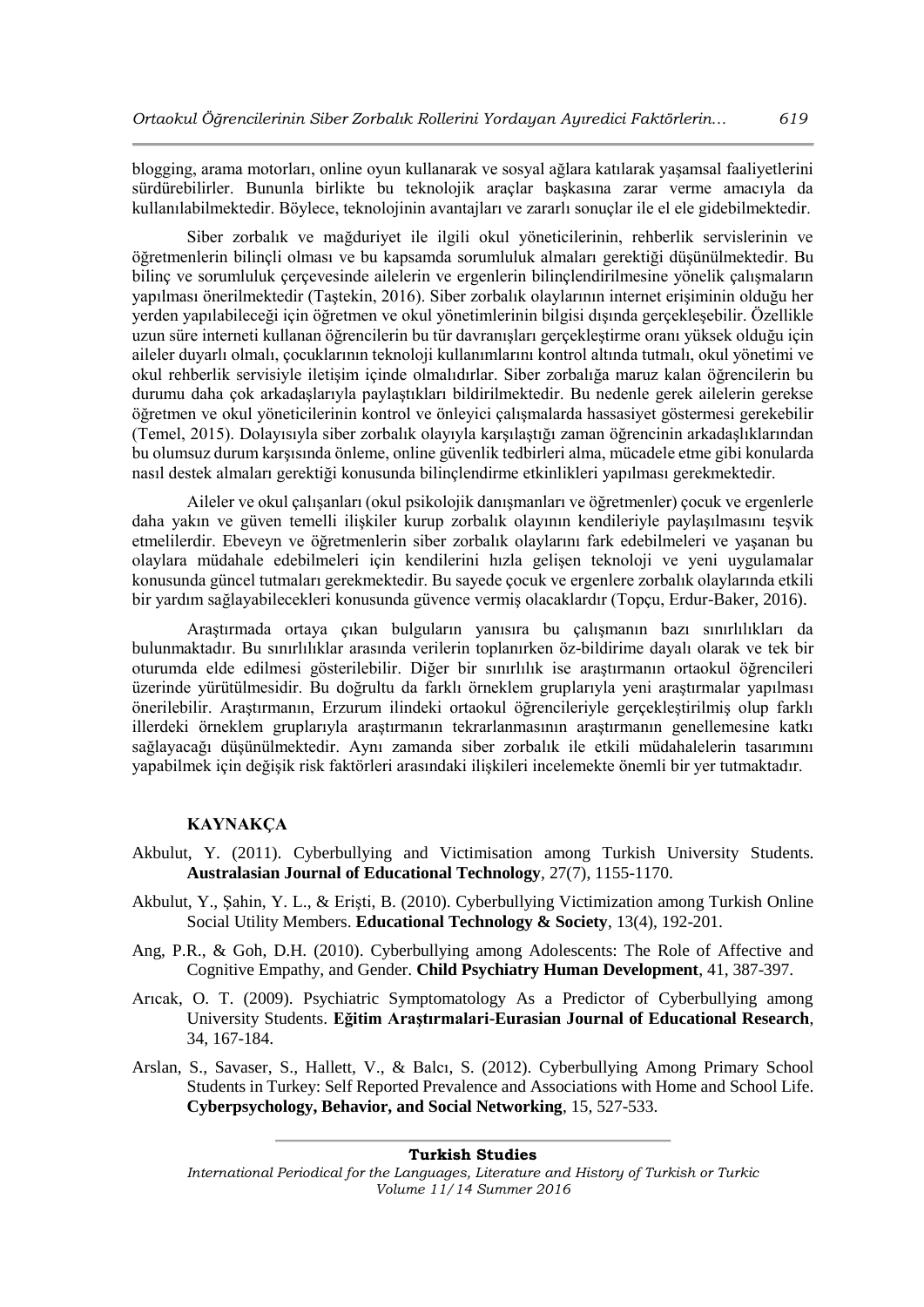- Arslan, C., & Saygın, Y. (2007). **Selçuk Üniversitesi Ahmet Keleşoğlu Eğitim Fakültesi Dergisi**, 28, 207-222.
- Ateş, B., & Güler, M. (2016). Ergenlerde Siber Zorbalığın Yordayıcısı Olarak Algılanan Sosyal Yetkinlik ve Toplumsal Kaygı. **Erzincan Üniversitesi Eğitim Fakültesi Dergisi***,* 18(1), 391-408.
- Atik, G., & Kemer, G. (2009). Çocuklarda Umut Ölçeği'nin Psikometrik Özellikleri: Geçerlik ve Güvenirlik Çalışması. **İlköğretim Online**, 8(2), 379-390.
- Ayas, T., & Horzum, M.B. (2010). Sanal Zorba/Kurban Ölçek Geliştirme Çalışması. **Akademik Bakış Dergisi**, 19, 1-17.
- Belsey, B. (2007). Cyberbullying: A Realand Growing Threat. **ATA Magazine**, 88(1), 14-21.
- Bingöl, N. (2013). Lise Öğrencilerinin Siber Zorba ve Mağdur Olma Davranışları İle Yakın Çevrelerinden Algıladıkları Sosyal Destek Düzeyleri Arasındaki İlişkinin İncelenmesi**. Unpublished Master's Thesis.** University of Fatih, Institute of Social Science, İstanbul.
- Campfıeld, D.C. (2008). Cyber Bullying and Victimization: Psychosocial Characteristics of Bullies, Victims, and Bully/Victims**. Unpublished Doctoral Dissertation**, The University of Montana, Montana.
- Corcoran, L., Mc Guckın, C., & Prentıce, G. (2015). Cyberbullying or Cyber Aggres-sion? A Review of Existing Definitions of Cyber-Based Peer-to-Peer Aggression. **Societies**, 5, 245-255.
- Çifçi S. (2010). **Dokuzuncu Sınıf Öğrencilerinin Sanal Zorbalık Düzeyleri İle Empatik Eğilim Düzeylerinin İncelenmesi***.* Gaziosmanpaşa Üniversitesi, Sosyal Bilimler Enstitüsü, Yayımlanmamış Yüksek Lisans Tezi, Tokat.
- Dilmaç, B. (2009). Sanal Zorbalığı Yordayan Psikolojik İhtiyaçlar: Lisans Öğrencileri İçin Bir Ön Çalışma. **Kuram ve Uygulamada Eğitim Bilimleri**, 9*,* 1291-1325.
- Doğan, U., Kaya, S., & Eren, D. (2016). Lise Öğrencilerinin Risk Alma Davranışlarının Yaşam Doyumu Ve Psikolojik İyi Oluş Değişkenleri İle İlişkisi. **Turkish Studies**, 11(3), 953-964.
- Duyan, V., Gelbal, S., & Var, E.Ç. (2013). Sosyal İlişki Unsurları Ölçeği'nin Türkçeye Uyarlama Çalışması. **Hacettepe Üniversitesi Eğitim Fakültesi Dergisi**, 44, 159-169.
- Eroğlu, Y., & Peker, A. (2015). Ergenlerde Akran İlişkileri İle Siber Zorbalık Statüleri Arasındaki İlişkinin İncelenmesi. **Turkish Studies,** 10(11), 593-606.
- Eroğlu, Y. (2014). Ergenlerde Siber Zorbalık ve Mağduriyeti Yordayan Risk Etmenlerini Belirlemeye Yönelik Bütüncül Bir Model Önerisi*.* **Yayımlanmamış Doktora Tezi**, Uludağ Üniversitesi, Eğitim Bilimleri Enstitüsü, Bursa.
- Eroğlu, Y., & Peker, A. (2011). Aileden ve Arkadaştan Algılanan Sosyal Destek ve Siber Mağduriyet: Yapısal Eşitlik Modeliyle Bir İnceleme. **Akademik Bakış Dergisi**, 27, 1-20.
- Fanti, K.A., Demetriou, A.G., & Hawa. V.V. (2012). A Longitudinal Study of Cyberbullying: Examining Risk and Protective Factors. **European Journal of Developmental Psychology**, 9(2), 168-181.
- Garcia, D.A., Collaza, A.B., Nunez, J.S., & Dobarro, A. (2016). Validity and Reliability of The Cyber-Aggression Questionnaire for Adolescents (CYBA). **The European Journal of Psychology Applied to Legal Context**, 24 (9), 1-9.

*International Periodical for the Languages, Literature and History of Turkish or Turkic Volume 11/14 Summer 2016*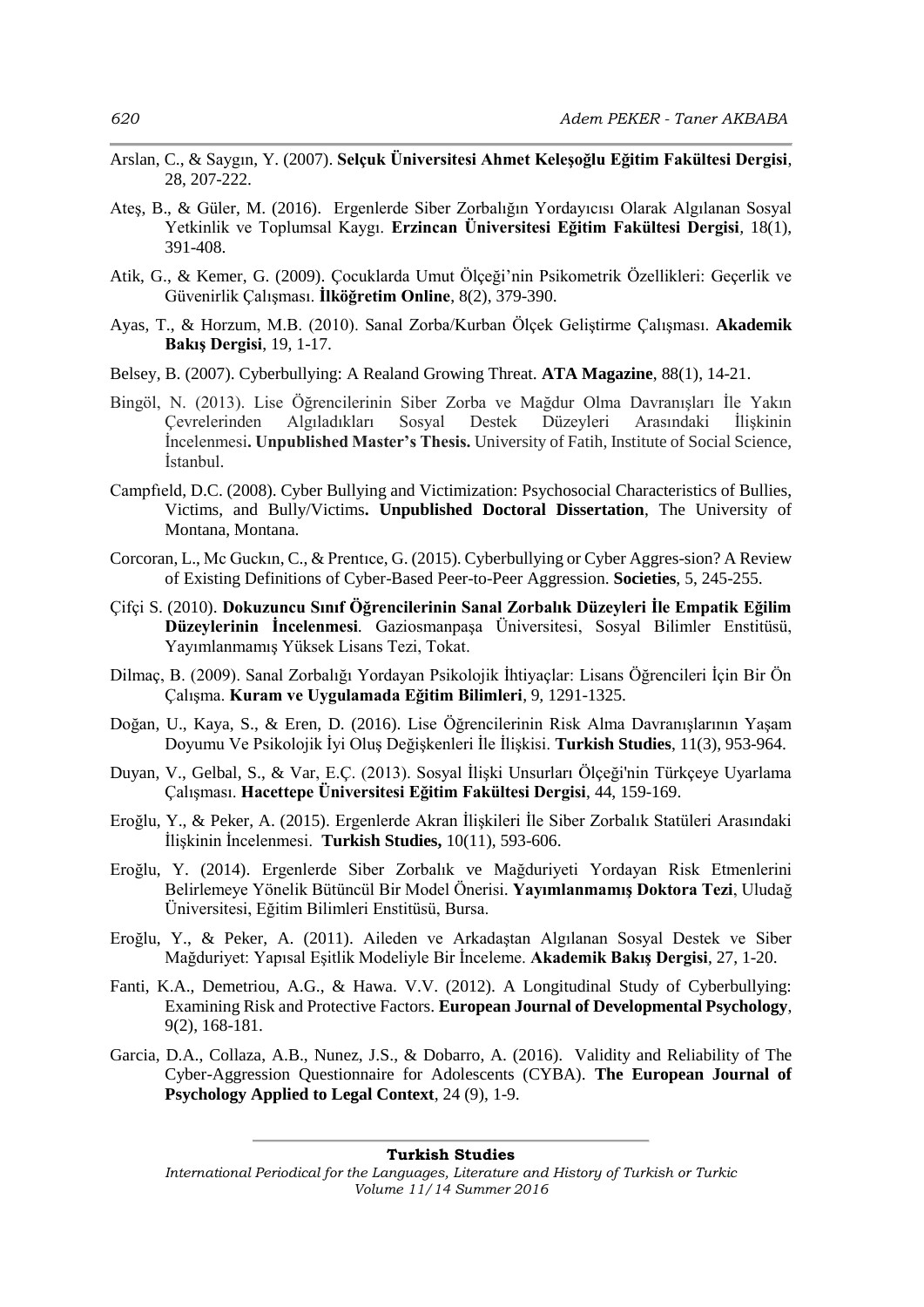- Heıman, Olenik-Shemesh, & Eden, S. (2015). Cyberbullying Involvement among Students with ADHD: Relation to Loneliness, Self-Efficacy and Social Support. **European Journal of Special Needs Education**, 30 (1), 15-29.
- Hoff, D. L., & Mitchell, S. N. (2008). Cyberbullying: Causes, Effects, and Remedies. **Journal of Educational Administration**, 47(5), 652-665.
- Kemer, G., & Atik, K. (2005). Kırsal ve İl Merkezinde Yaşayan Lise Öğrencilerinin Umut Düzeylerinin Aileden Algılanan Sosyal Destek Düzeyine Göre Karşılaştırılması. **Marmara Üniversitesi Atatürk Eğitim Fakültesi Eğitim Bilimleri Dergisi**, 2, 161-168.
- Kowalski, R.M., & Limber, S. P. (2007). Electronic Bullying among Middle School Students. The Journal of Adolescent Health: Offical publication of the Society for Adolescent. **Medicine**, 41(6), 22-30.
- Li, Q. (2010). Cyberbullying in High Schools: A Study of Students' Behaviors and beliefs. About this new phenomenon. **Journal of Aggression, Maltreatment, & Trauma**, 19, 372-392.
- Öz, F. (2004). **Sağlık Alanında Temel Kavramlar**.1.Baskı. Ankara: İmaj İç ve Dış Ticaret AŞ.
- Özdemir, S. (2015). Ergenlerde Siber Zorbalık ve Mağduriyetin, Anne-Baba ve Akran İlişkilerine Göre İncelenmesi. **Yayımlanmamış Yüksek Lisans Tezi**. Gazi Üniversitesi, Eğitim Bilimleri Enstitüsü, Ankara.
- Peker, A. (2015). Ortaokul Öğrencilerinin Siber Zorbalık Statülerini Yordayan Risk Faktörlerinin İncelenmesi**. Eğitim ve Bilim**, 40 (181), 57-75.
- Peker, A., & Eroğlu, Y. (2015). Ergenlerde Algılanan Sosyal Destek ve Siber Zorbalığa Eğilim Arasındaki İlişkiler: Arkadaştan ve Öğretmenden Algılanan Sosyal Desteğin Aracı Rolü. **Turkish Studies**, 10(3), 759-778.
- Sprıggs, A. L., Iannotti, R. J., Nansel, T. R., & Haynie, D. L. (2007). Adolescent Bullying Involvement and Perceived Family, Peer and School Relations: Commonalities and Differences Across Race/Ethnicity. **Journal of Adolescent Health**, 41(3), 283–293.
- Taştekin, E. (2016). Ergenlerin Arkadaşlık İlişkileri ve Benlik Saygısı İle Siber Zorbalık ve Siber Mağduriyet Arasındaki İlişkiler. **Yayımlanmamış Yüksek Lisans Tezi**. Hacettepe Üniversitesi, Sağlık Bilimleri Enstitüsü, Ankara.
- Temel, Y. (2015). Ortaöğretim Öğrencilerinde Siber Zorbalık Davranışları/Mağduriyetleri ve Öğretmenler ile Okul Yöneticilerinin Farkındalıkları. **Yayımlanmamış Yüksek Lisans Tezi**. Afyon Kocatepe Üniversitesi, Fen Bilimleri Enstitüsü, Afyon.
- Topçu, Ç., & Erdur-Baker, Ö. (2016). Zorbalığa Uğrayan Ergenlerin Yardım Alma Davranışı ve Yardım Kaynakları. **Ege Eğitim Dergisi**, (17)1, 127-145
- Topçu, Ç. (2014). Modeling The Relationships Among Coping Strategies, Emotion Regulation, Rumination, and Perceived Social Support in Victims of Cyber and traditional bullying. **Yayımlanmamış Doktora Tezi**. Ortadoğu Teknik Üniversitesi, Sosyal Bilimler Enstitüsü, Ankara.
- Topçu, Ç., & Erdur-Baker, Ö. (2010). The Revised Cyberbullying Inventory (RCBI): Validity and Reliability Studies. **Procedia and Social Behavioral Sciences***,* 5, 660-664.
- Tosun, N. (2015). Cyberbully and Victim Experiences of Pre-Service Teachers. **European Journal of Contemporary Education**, 15 (1), 136-146.

*International Periodical for the Languages, Literature and History of Turkish or Turkic Volume 11/14 Summer 2016*